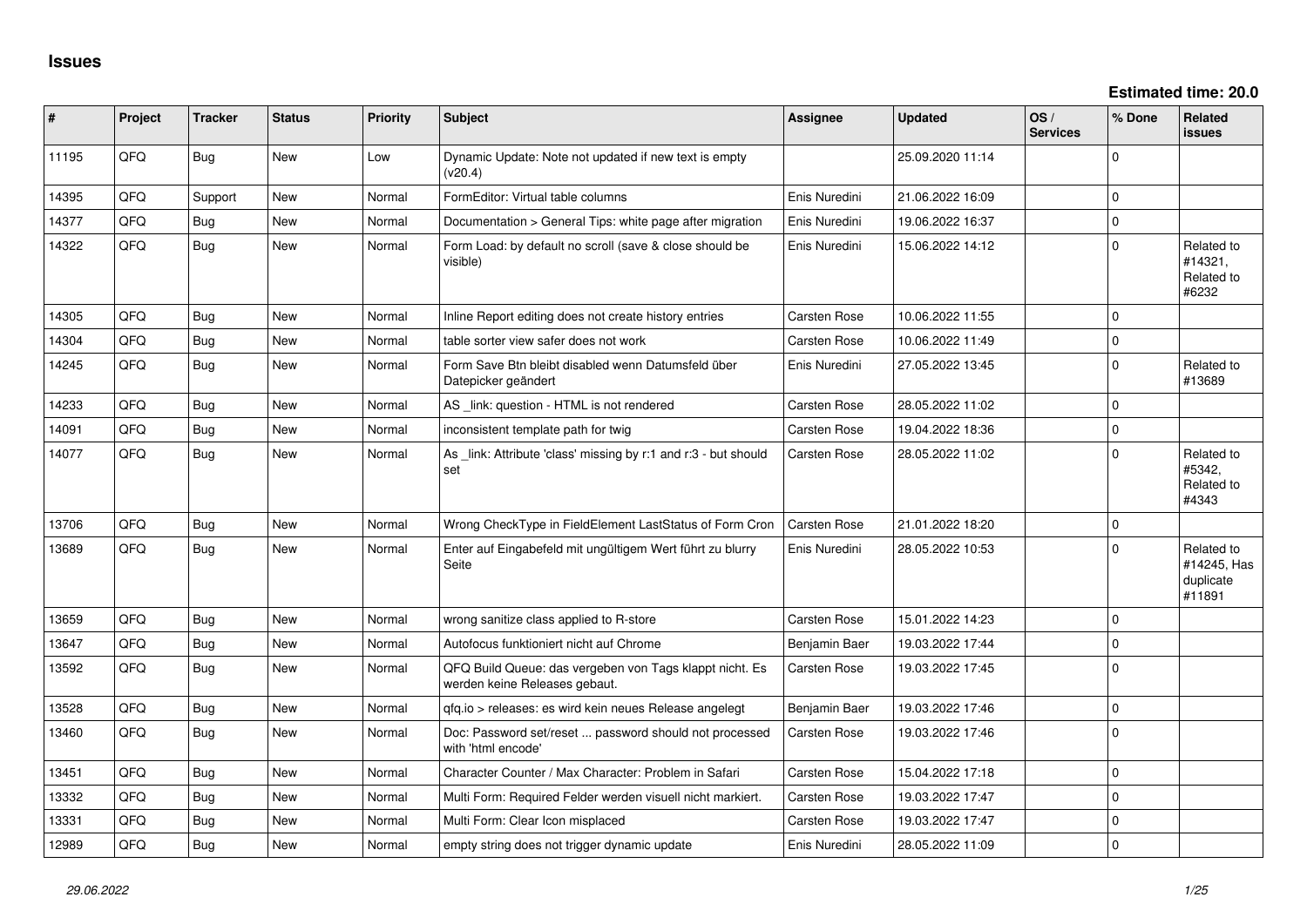| #     | Project | <b>Tracker</b> | <b>Status</b> | <b>Priority</b> | Subject                                                                                                                                             | Assignee            | <b>Updated</b>   | OS/<br><b>Services</b> | % Done       | Related<br>issues                                                    |
|-------|---------|----------------|---------------|-----------------|-----------------------------------------------------------------------------------------------------------------------------------------------------|---------------------|------------------|------------------------|--------------|----------------------------------------------------------------------|
| 12716 | QFQ     | Bug            | <b>New</b>    | Normal          | template group: Pattern only applied to first instance                                                                                              | <b>Carsten Rose</b> | 19.03.2022 17:47 |                        | $\mathbf 0$  |                                                                      |
| 12714 | QFQ     | Bug            | New           | Normal          | Conversion of GIF to PDF broken when GIF contains Alpha.                                                                                            | <b>Carsten Rose</b> | 19.03.2022 17:49 |                        | $\mathbf 0$  |                                                                      |
| 12581 | QFQ     | Bug            | New           | Normal          | Form.forward=close: Record 'new' in new browser tab ><br>save (& close) >> Form is not reloaded with new created<br>record id and stays in mode=new | Carsten Rose        | 19.03.2022 17:48 |                        | $\mathbf 0$  |                                                                      |
| 12520 | QFQ     | Bug            | <b>New</b>    | Normal          | Switch FE User: still active even FE User session expired                                                                                           | <b>Carsten Rose</b> | 19.03.2022 17:48 |                        | $\mathbf 0$  |                                                                      |
| 12512 | QFQ     | <b>Bug</b>     | <b>New</b>    | Normal          | Some MySQL Installation can't use 'stored procedures'                                                                                               | <b>Carsten Rose</b> | 19.03.2022 17:48 |                        | $\mathbf 0$  |                                                                      |
| 12327 | QFQ     | <b>Bug</b>     | New           | Normal          | Copy to clipboard: Glyphicon can not be changed                                                                                                     | <b>Carsten Rose</b> | 27.12.2021 17:59 |                        | $\mathbf 0$  |                                                                      |
| 12187 | QFQ     | <b>Bug</b>     | <b>New</b>    | Normal          | Trigger FormAsFile() via Report: probably problem with multi<br>DB setup                                                                            | <b>Carsten Rose</b> | 20.03.2021 21:20 |                        | $\mathbf 0$  |                                                                      |
| 12133 | QFQ     | <b>Bug</b>     | <b>New</b>    | Normal          | NPM, phpSpreadSheet aktualisieren                                                                                                                   | <b>Carsten Rose</b> | 15.03.2021 09:04 |                        | $\mathbf 0$  |                                                                      |
| 12045 | QFQ     | <b>Bug</b>     | New           | Normal          | templateGroup afterSave FE: Aufruf ohne<br>sqlHonorFormElements funktioniert nicht                                                                  | <b>Carsten Rose</b> | 18.02.2021 16:33 |                        | $\mathbf 0$  |                                                                      |
| 12040 | QFQ     | <b>Bug</b>     | <b>New</b>    | Normal          | FE Mode 'hidden' für zwei FEs auf einer Zeile                                                                                                       | Carsten Rose        | 18.02.2021 10:13 |                        | $\mathbf 0$  |                                                                      |
| 11752 | QFQ     | <b>Bug</b>     | New           | Normal          | checkbox renders multiple input elements with same name                                                                                             | Carsten Rose        | 17.12.2020 14:58 |                        | $\mathbf 0$  | Related to<br>#11750                                                 |
| 11715 | QFQ     | <b>Bug</b>     | <b>New</b>    | Normal          | acceptZeroAsRequired and requiredOffButMark do not<br>coincide                                                                                      |                     | 08.12.2020 12:13 |                        | $\mathbf 0$  |                                                                      |
| 11695 | QFQ     | <b>Bug</b>     | <b>New</b>    | Normal          | MultiForm required FE Error                                                                                                                         | <b>Carsten Rose</b> | 04.12.2020 13:34 |                        | $\mathbf 0$  |                                                                      |
| 11668 | QFQ     | <b>Bug</b>     | <b>New</b>    | Normal          | Play function.sql - problem with mysql                                                                                                              | <b>Carsten Rose</b> | 03.05.2021 20:48 |                        | $\mathbf 0$  |                                                                      |
| 11667 | QFQ     | Bug            | New           | Normal          | MySQL mariadb-server-10.3: Incorrect datetime value                                                                                                 | Carsten Rose        | 03.05.2021 20:48 |                        | $\mathbf 0$  |                                                                      |
| 11522 | QFQ     | <b>Bug</b>     | New           | Normal          | Aus/Einblenden von Reitern                                                                                                                          |                     | 13.11.2020 14:58 |                        | $\mathbf 0$  |                                                                      |
| 11239 | QFQ     | Bug            | New           | Normal          | Radiobutton (plain): horizontales Rendern abhängig vom<br>Datentyp in der Datenbank                                                                 | <b>Carsten Rose</b> | 30.09.2020 18:37 |                        | $\mathbf 0$  |                                                                      |
| 10937 | QFQ     | <b>Bug</b>     | <b>New</b>    | Normal          | Fehler mit abhängigen Select- Feldern beim Positionieren                                                                                            | <b>Carsten Rose</b> | 12.11.2020 23:45 |                        | $\mathbf 0$  |                                                                      |
| 10890 | QFQ     | Bug            | New           | Normal          | AutoCron hangs                                                                                                                                      |                     | 20.07.2020 13:56 |                        | $\mathbf 0$  |                                                                      |
| 10759 | QFQ     | <b>Bug</b>     | New           | Normal          | emptyMeansNull - Feld falsch aktualisiert                                                                                                           |                     | 12.11.2020 23:45 |                        | $\mathbf 0$  |                                                                      |
| 10704 | QFQ     | <b>Bug</b>     | New           | Normal          | wkhtml problem rendering fullCalendar.js / fabric.js >><br>successor: puppeteer                                                                     | <b>Carsten Rose</b> | 12.11.2020 23:45 |                        | $\mathbf 0$  | Related to<br>#5024,<br>Related to<br>#4650,<br>Related to<br>#10715 |
| 10658 | QFQ     | Bug            | New           | Normal          | processReadOnly broken                                                                                                                              | Carsten Rose        | 27.05.2020 17:55 |                        | $\mathbf{0}$ |                                                                      |
| 10588 | QFQ     | <b>Bug</b>     | New           | Normal          | typeahed Tag: Doku anpassen                                                                                                                         | Carsten Rose        | 12.11.2020 23:45 |                        | $\mathbf 0$  |                                                                      |
| 10324 | QFQ     | <b>Bug</b>     | New           | Normal          | Excel Export mit Template funktioniert nur, wenn Template<br>vor uid kommt                                                                          |                     | 30.03.2020 11:20 |                        | $\mathbf 0$  | Related to<br>#10257                                                 |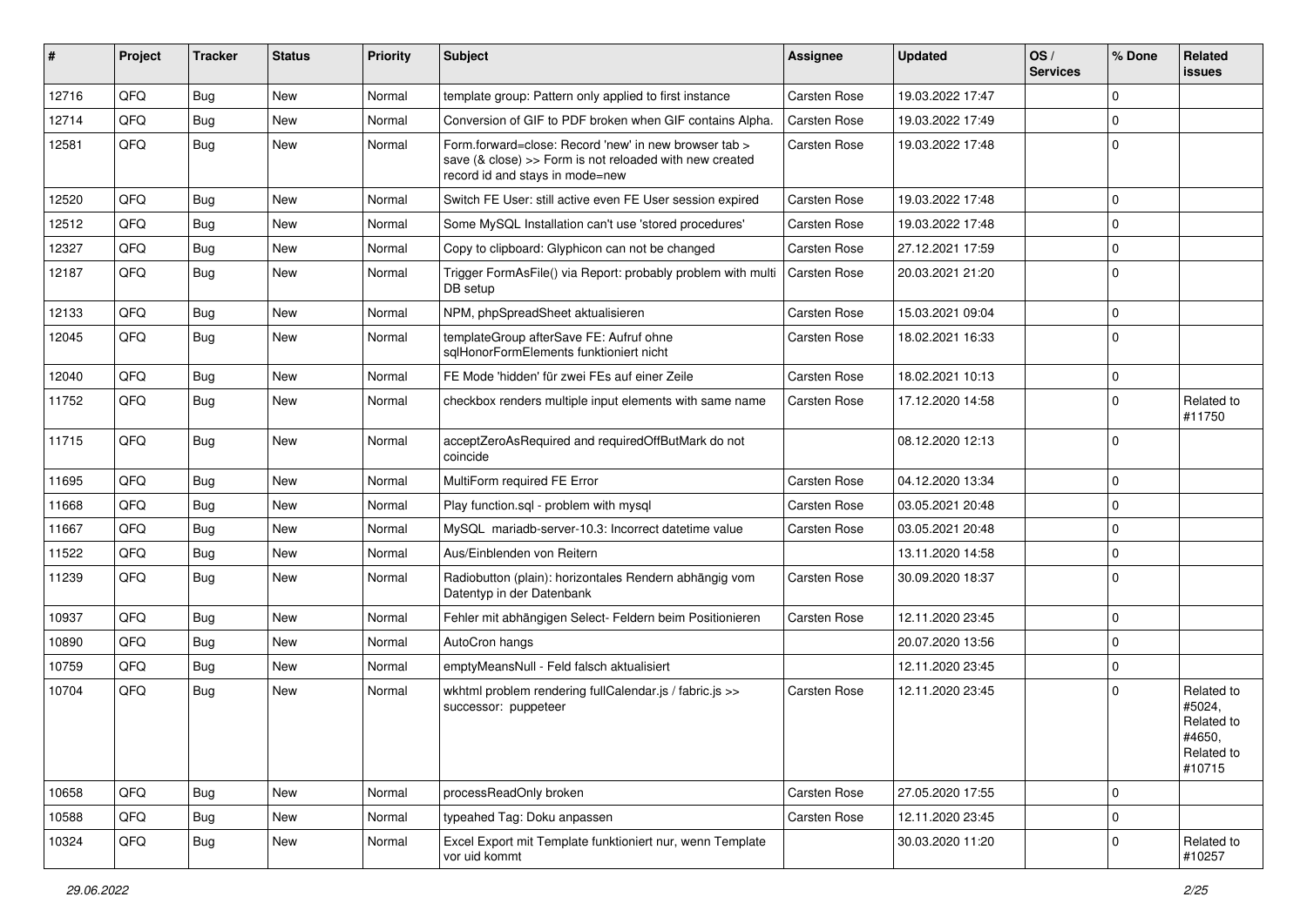| #     | Project | <b>Tracker</b> | <b>Status</b> | <b>Priority</b> | <b>Subject</b>                                                                                        | Assignee            | <b>Updated</b>   | OS/<br><b>Services</b> | % Done         | Related<br><b>issues</b> |
|-------|---------|----------------|---------------|-----------------|-------------------------------------------------------------------------------------------------------|---------------------|------------------|------------------------|----------------|--------------------------|
| 10322 | QFQ     | <b>Bug</b>     | <b>New</b>    | Normal          | FormElement / Radio: missing column 'enum' >> FE not<br>reported                                      | Carsten Rose        | 07.05.2020 09:37 |                        | $\Omega$       |                          |
| 10082 | QFQ     | <b>Bug</b>     | <b>New</b>    | Normal          | FE.type=SELECT - 'sanatize' Class                                                                     | Carsten Rose        | 07.05.2020 09:36 |                        | $\mathbf 0$    | Related to<br>#10081     |
| 9855  | QFQ     | <b>Bug</b>     | <b>New</b>    | Normal          | <b>Required Check</b>                                                                                 |                     | 01.02.2020 15:56 |                        | $\mathbf 0$    |                          |
| 9783  | QFQ     | Bug            | <b>New</b>    | Normal          | Email with special characters                                                                         | <b>Carsten Rose</b> | 01.02.2020 23:22 |                        | $\mathbf 0$    |                          |
| 9773  | QFQ     | <b>Bug</b>     | <b>New</b>    | Normal          | form.parameter.formModeGlobal=requiredOff                                                             | Carsten Rose        | 01.02.2020 15:56 |                        | $\overline{0}$ |                          |
| 9533  | QFQ     | Bug            | New           | Normal          | FE.type=upload: Check in 'beforeSave' if upload is given                                              | Carsten Rose        | 01.02.2020 23:22 |                        | $\mathbf 0$    | Related to<br>#11523     |
| 9317  | QFQ     | Bug            | <b>New</b>    | Normal          | FE.type=note: with dynamic show/hidden an empty label<br>causes trouble                               | Carsten Rose        | 01.02.2020 23:22 |                        | $\mathbf 0$    |                          |
| 9275  | QFQ     | Bug            | <b>New</b>    | Normal          | autcron: t3 page, which takes to long to respond, is not<br>reported properly                         | Carsten Rose        | 01.02.2020 23:22 |                        | 100            |                          |
| 9177  | QFQ     | Bug            | <b>New</b>    | Normal          | Bug? QFQ tries to save an action FE, which has real<br>existing column name                           | Carsten Rose        | 01.02.2020 23:22 |                        | $\mathbf 0$    |                          |
| 9127  | QFQ     | <b>Bug</b>     | <b>New</b>    | Normal          | Error Message: change 'roll over' color - text not readable                                           | Carsten Rose        | 01.02.2020 23:22 |                        | $\overline{0}$ |                          |
| 9077  | QFQ     | Bug            | <b>New</b>    | Normal          | typeAheadSql: report broken SQL                                                                       | Carsten Rose        | 01.02.2020 23:22 |                        | $\mathbf 0$    |                          |
| 9013  | QFQ     | Bug            | <b>New</b>    | Normal          | Error in Twig template not handled                                                                    | <b>Carsten Rose</b> | 20.10.2021 13:43 |                        | $\mathbf 0$    |                          |
| 8049  | QFQ     | Bug            | New           | Normal          | FE.type=note, column 'value': text moves some pixel to top<br>after save                              | <b>Carsten Rose</b> | 01.02.2020 23:22 |                        | 0              |                          |
| 7890  | QFQ     | Bug            | <b>New</b>    | Normal          | FormElement 'required': extraButtonInfo not aligned                                                   | Carsten Rose        | 11.06.2021 21:17 |                        | $\mathbf 0$    | Related to<br>#11517     |
| 7795  | QFQ     | Bug            | <b>New</b>    | Normal          | Readonly Form: Typeahead-Felder                                                                       | Carsten Rose        | 01.02.2020 23:22 |                        | $\mathbf 0$    |                          |
| 7685  | QFQ     | Bug            | New           | Normal          | Open FormElement from QFQ error message and save<br>modified record: error about missing {{formId:F}} | Carsten Rose        | 01.02.2020 23:22 |                        | $\mathbf 0$    |                          |
| 7574  | QFQ     | <b>Bug</b>     | New           | Normal          | Substitute error: form element not reported / dont parse<br>Form.note                                 | Carsten Rose        | 01.02.2020 23:21 |                        | $\mathbf 0$    |                          |
| 7547  | QFQ     | Bug            | <b>New</b>    | Normal          | Error Message in afterSave: wrong parameter column<br>reported                                        | Carsten Rose        | 01.02.2020 23:22 |                        | $\overline{0}$ |                          |
| 7524  | QFQ     | Bug            | <b>New</b>    | Normal          | QFQ throws a 'General Error' if 'fileadmin/protected/log/' is<br>not writeable                        | <b>Carsten Rose</b> | 01.02.2020 23:22 |                        | $\overline{0}$ |                          |
| 7513  | QFQ     | Bug            | <b>New</b>    | Normal          | Radios not correct aligned                                                                            | Carsten Rose        | 01.02.2020 23:22 |                        | $\mathbf 0$    |                          |
| 7512  | QFQ     | Bug            | <b>New</b>    | Normal          | FE: inputType=number >> 'pattern' is not respected                                                    | <b>Carsten Rose</b> | 01.02.2020 23:22 |                        | $\mathbf 0$    |                          |
| 7261  | QFQ     | Bug            | <b>New</b>    | Normal          | Report pathFilename for user without path, only the filename                                          | <b>Carsten Rose</b> | 01.02.2020 23:21 |                        | 0              |                          |
| 7219  | QFQ     | <b>Bug</b>     | New           | Normal          | typeSheadSql / typeAheadSqlPrefetch: change to curly<br>braces                                        | Carsten Rose        | 01.02.2020 23:21 |                        | $\mathbf 0$    |                          |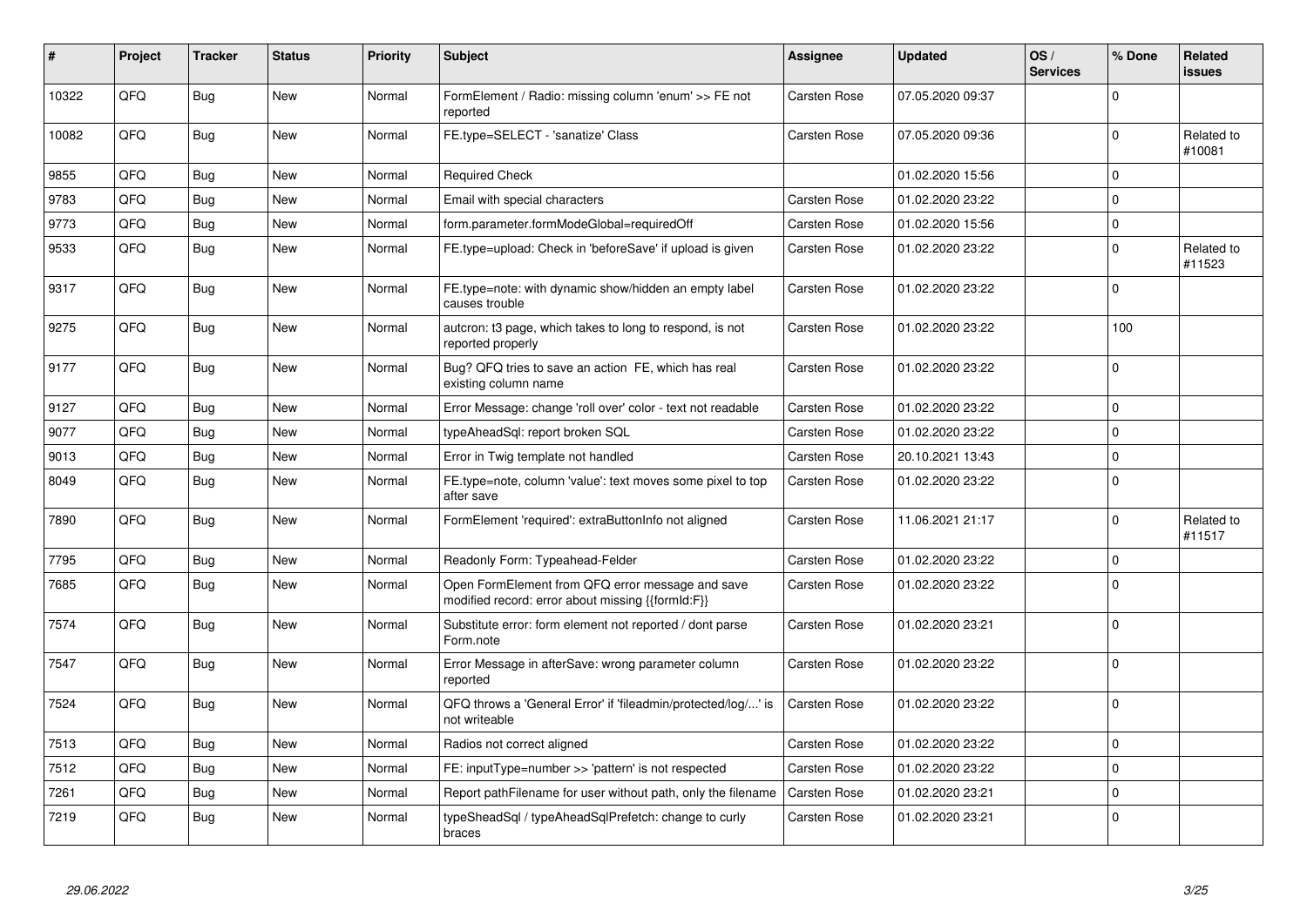| #     | Project | <b>Tracker</b> | <b>Status</b> | <b>Priority</b> | <b>Subject</b>                                                                                                   | Assignee               | <b>Updated</b>   | OS/<br><b>Services</b> | % Done      | Related<br><b>issues</b>                    |
|-------|---------|----------------|---------------|-----------------|------------------------------------------------------------------------------------------------------------------|------------------------|------------------|------------------------|-------------|---------------------------------------------|
| 7014  | QFQ     | Bug            | <b>New</b>    | Normal          | Sending invalid emails succeeds when<br>debug.redirectAllMailTo is set                                           | Carsten Rose           | 01.02.2020 23:21 |                        | $\mathbf 0$ |                                             |
| 7002  | QFQ     | <b>Bug</b>     | <b>New</b>    | Normal          | Dynamic Update: row does not disappear / appear                                                                  | Carsten Rose           | 01.02.2020 23:22 |                        | $\mathbf 0$ |                                             |
| 6912  | QFQ     | Bug            | <b>New</b>    | Normal          | error Message Var 'deadline' already set in SIP - in Form<br>with FE.value={{deadline:R:::{{deadlinePeriod:Y}}}} | Carsten Rose           | 01.02.2020 23:21 |                        | $\mathbf 0$ |                                             |
| 6677  | QFQ     | Bug            | New           | Normal          | Error message FE Action Element: no/wrong FE reference<br>who cause the problem.                                 | Carsten Rose           | 01.02.2020 23:21 |                        | $\mathbf 0$ |                                             |
| 6483  | QFQ     | <b>Bug</b>     | <b>New</b>    | Normal          | R Store funktioniert nicht bei 'Report Notation' im FE                                                           | Carsten Rose           | 01.02.2020 23:21 |                        | $\mathbf 0$ |                                             |
| 6462  | QFQ     | Bug            | New           | Normal          | File Upload: Nutzlose Fehlermeldung wenn Datei zu gross                                                          | Carsten Rose           | 01.02.2020 23:21 |                        | $\mathbf 0$ | Related to<br>#6139                         |
| 5576  | QFQ     | Bug            | <b>New</b>    | Normal          | Using MySQL 'DROP' requires privilege - wich is not really<br>necessary.                                         | Carsten Rose           | 01.02.2020 23:21 |                        | $\mathbf 0$ |                                             |
| 5559  | QFQ     | Bug            | New           | Normal          | FE.type = Upload: 'accept' might contain variables                                                               | Carsten Rose           | 11.05.2020 21:23 |                        | $\mathbf 0$ |                                             |
| 5305  | QFQ     | Bug            | New           | Normal          | Upload FormElement: nicht disabled by readonly Form                                                              | Carsten Rose           | 16.06.2021 13:43 |                        | $\mathbf 0$ | Related to<br>#9347,<br>Related to<br>#9834 |
| 4756  | QFQ     | <b>Bug</b>     | <b>New</b>    | Normal          | Form dirty even nothing changes                                                                                  | Carsten Rose           | 11.12.2019 16:16 |                        | $\mathbf 0$ |                                             |
| 3547  | QFQ     | Bug            | <b>New</b>    | Normal          | FE of type 'note' causes writing of empty fields.                                                                | Carsten Rose           | 01.02.2020 23:21 |                        | $\mathbf 0$ |                                             |
| 14376 | QFQ     | Feature        | <b>New</b>    | Normal          | QFQ Bootstrap: if missing, create stored procedures                                                              | Enis Nuredini          | 19.06.2022 16:37 |                        | $\mathbf 0$ |                                             |
| 14227 | QFQ     | Feature        | New           | Normal          | Selenium Konkurrenz: cypress.io                                                                                  | Enis Nuredini          | 28.05.2022 11:02 |                        | 0           |                                             |
| 14185 | QFQ     | Feature        | <b>New</b>    | Normal          | External/Autocron.php - better suitable directory                                                                | Support: System        | 28.05.2022 11:03 |                        | $\mathbf 0$ |                                             |
| 14090 | QFQ     | Feature        | <b>New</b>    | Normal          | Nützliche _script funktionen                                                                                     | Carsten Rose           | 28.05.2022 11:03 |                        | 0           |                                             |
| 14028 | QFQ     | Feature        | <b>New</b>    | Normal          | Required notification: visual nicer                                                                              | Enis Nuredini          | 28.05.2022 11:01 |                        | $\mathbf 0$ |                                             |
| 13945 | QFQ     | Feature        | New           | Normal          | As _link: content before/after link                                                                              | Enis Nuredini          | 28.05.2022 11:01 |                        | $\mathbf 0$ | Related to<br>#12262                        |
| 13843 | QFQ     | Feature        | <b>New</b>    | Normal          | Create JWT via QFQ                                                                                               | Carsten Rose           | 19.03.2022 17:42 |                        | $\mathbf 0$ |                                             |
| 13841 | QFQ     | Feature        | <b>New</b>    | Normal          | Create PDF via iText - evaluate                                                                                  | Carsten Rose           | 19.03.2022 17:42 |                        | $\mathbf 0$ |                                             |
| 13700 | QFQ     | Feature        | New           | Normal          | Redesign gfg.io Seite                                                                                            | Carsten Rose           | 19.03.2022 17:43 |                        | 0           |                                             |
| 13609 | QFQ     | Feature        | New           | Normal          | QFQ Introduction: Seite aufloesen                                                                                | Philipp<br>Gröbelbauer | 28.05.2022 11:02 |                        | $\mathbf 0$ |                                             |
| 13467 | QFQ     | Feature        | New           | Normal          | ChangeLog Generator                                                                                              | Carsten Rose           | 19.03.2022 17:46 |                        | $\mathbf 0$ | Related to<br>#11460                        |
| 13354 | QFQ     | Feature        | New           | Normal          | Using Websocket in QFQ                                                                                           | Carsten Rose           | 10.11.2021 15:47 |                        | $\mathbf 0$ |                                             |
| 12679 | QFQ     | Feature        | New           | Normal          | tablesorter: custom column width                                                                                 | Carsten Rose           | 16.06.2021 11:10 |                        | 0           |                                             |
| 12664 | QFQ     | Feature        | New           | Normal          | TinyMCE: report/remove malicous HTML/JS Code                                                                     | Carsten Rose           | 19.03.2022 17:47 |                        | 0           | Related to<br>#14320                        |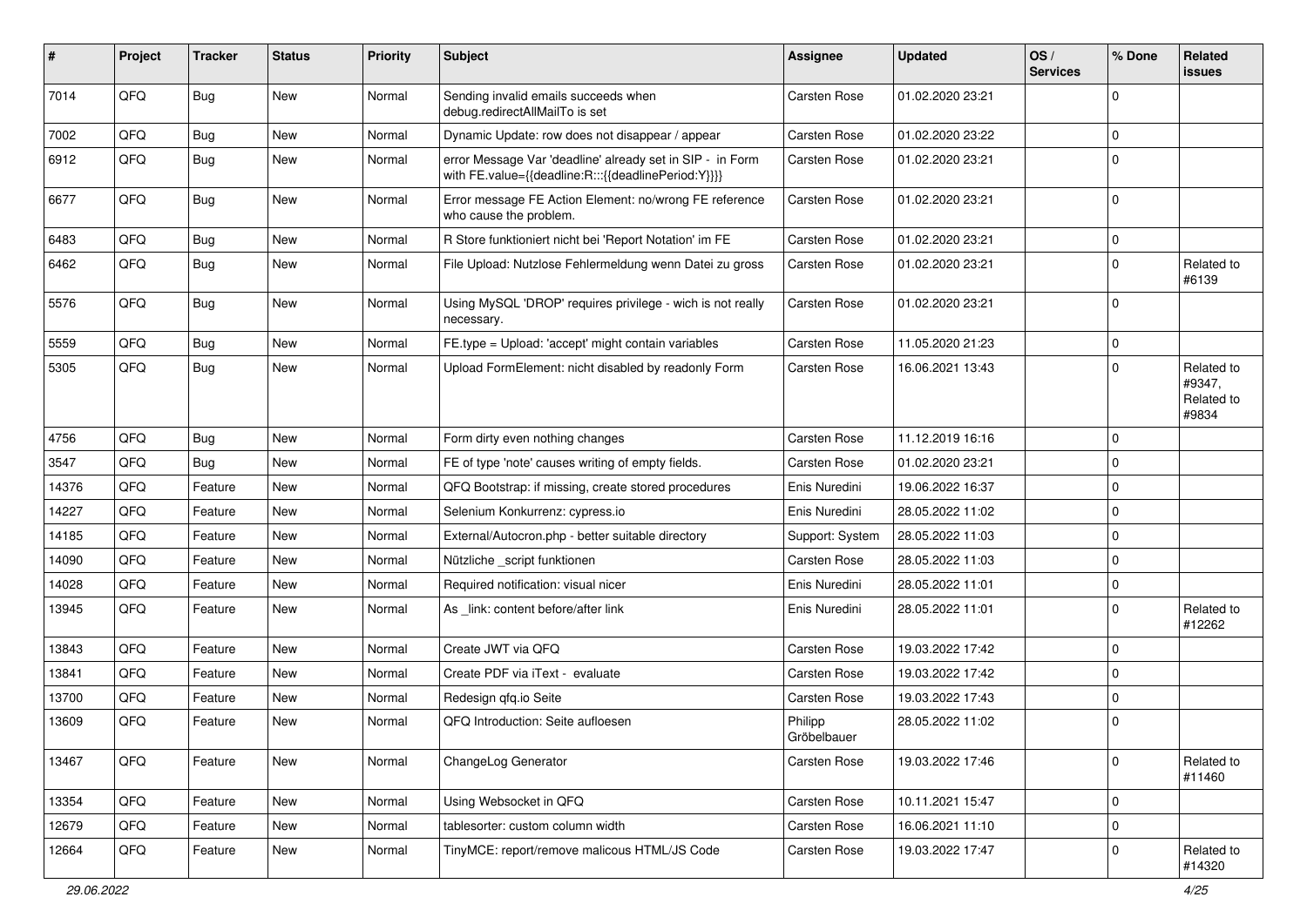| #     | Project | <b>Tracker</b> | <b>Status</b> | <b>Priority</b> | <b>Subject</b>                                                                                                 | Assignee            | <b>Updated</b>   | OS/<br><b>Services</b> | % Done      | Related<br><b>issues</b>                                              |
|-------|---------|----------------|---------------|-----------------|----------------------------------------------------------------------------------------------------------------|---------------------|------------------|------------------------|-------------|-----------------------------------------------------------------------|
| 12632 | QFQ     | Feature        | <b>New</b>    | Normal          | TinyMCE: Prepare CSS classes for images                                                                        | <b>Carsten Rose</b> | 04.06.2021 14:35 |                        | 100         | Blocked by<br>#12186                                                  |
| 12603 | QFQ     | Feature        | <b>New</b>    | Normal          | Dropdown (Select), Radio, checkbox:<br>itemListAlways={{!SELECT key, value}}                                   | <b>Carsten Rose</b> | 19.03.2022 17:47 |                        | $\mathbf 0$ |                                                                       |
| 12556 | QFQ     | Feature        | New           | Normal          | Pills Title: colored = static or dynamic on allrequiredgiven                                                   | Benjamin Baer       | 19.03.2022 17:49 |                        | $\mathbf 0$ |                                                                       |
| 12490 | QFQ     | Feature        | <b>New</b>    | Normal          | Loading Plugins in QFQ - see what tinymce does. (lazy<br>loading)                                              | Benjamin Baer       | 08.06.2022 10:37 |                        | $\mathbf 0$ | Related to<br>#12611,<br>Related to<br>#10013,<br>Related to<br>#7732 |
| 12480 | QFQ     | Feature        | <b>New</b>    | Normal          | If QFQ upgrade is running, block further request                                                               | Carsten Rose        | 03.05.2021 20:45 |                        | $\mathbf 0$ |                                                                       |
| 12477 | QFQ     | Feature        | New           | Normal          | Support for refactoring: Form, FormElement, diverse<br>Tabellen/Spalten, tt-content Records                    | Carsten Rose        | 03.05.2021 20:45 |                        | $\mathbf 0$ |                                                                       |
| 12476 | QFQ     | Feature        | <b>New</b>    | Normal          | clearMe: a) should trigger 'dirty', b) sticky on textarea resize                                               | Benjamin Baer       | 04.01.2022 08:40 |                        | $\mathbf 0$ | Related to<br>#9528                                                   |
| 12474 | QFQ     | Feature        | <b>New</b>    | Normal          | Check BaseConfigURL if it is given and the the last char is '/'                                                | Carsten Rose        | 03.05.2021 20:45 |                        | $\mathbf 0$ |                                                                       |
| 12465 | QFQ     | Feature        | <b>New</b>    | Normal          | QFQ Function: use in FE to fill StoreRecord                                                                    | Carsten Rose        | 05.05.2021 21:58 |                        | $\pmb{0}$   |                                                                       |
| 12413 | QFQ     | Feature        | <b>New</b>    | Normal          | STORE TYPO3: enhance for {{be users.email:T}},<br>{{fe users.email:T}}                                         | <b>Carsten Rose</b> | 03.05.2021 20:45 |                        | $\Omega$    | Related to<br>#12412,<br>Related to<br>#10012                         |
| 12412 | QFQ     | Feature        | <b>New</b>    | Normal          | Action/Escape qualifier 'e' (empty), '0': if given, an empty<br>string (or '0') will be treated as 'not found' | <b>Carsten Rose</b> | 08.05.2021 09:40 |                        | $\Omega$    | Related to<br>#12413,<br>Related to<br>#10012                         |
| 12400 | QFQ     | Feature        | <b>New</b>    | Normal          | Tutorial ist in QFQ Doku, Wird in der Suche gefunden, es<br>gibt aber kein Menupunkt - Inhalt ueberpruefen     | <b>Carsten Rose</b> | 03.05.2021 20:45 |                        | $\mathbf 0$ |                                                                       |
| 12330 | QFQ     | Feature        | <b>New</b>    | Normal          | Copy to input field / text area / TinyMCE                                                                      | <b>Carsten Rose</b> | 07.04.2021 09:01 |                        | $\mathbf 0$ |                                                                       |
| 12269 | QFQ     | Feature        | <b>New</b>    | Normal          | 2FA - Login                                                                                                    | Carsten Rose        | 03.05.2021 20:45 |                        | $\mathbf 0$ |                                                                       |
| 12163 | QFQ     | Feature        | <b>New</b>    | Normal          | Checkbox: table wrap                                                                                           | Carsten Rose        | 03.05.2021 20:51 |                        | $\pmb{0}$   |                                                                       |
| 12162 | QFQ     | Feature        | <b>New</b>    | Normal          | FE.type=sendmail: personalized mailing (several mails) via<br>template                                         | <b>Carsten Rose</b> | 03.05.2021 20:45 |                        | $\mathbf 0$ |                                                                       |
| 12156 | QFQ     | Feature        | <b>New</b>    | Normal          | Form: Optional disable 'leave page'                                                                            |                     | 03.05.2021 20:45 |                        | $\mathbf 0$ |                                                                       |
| 12146 | QFQ     | Feature        | <b>New</b>    | Normal          | Autocron Job: Anzeigen wann der naechste Job ausgefuehrt<br>wird, resp das er nicht ausgefuehrt wird           | <b>Carsten Rose</b> | 15.03.2021 15:23 |                        | $\mathbf 0$ |                                                                       |
| 12135 | QFQ     | Feature        | <b>New</b>    | Normal          | Subrecord: Notiz                                                                                               |                     | 24.04.2021 16:58 |                        | $\mathbf 0$ |                                                                       |
| 12119 | QFQ     | Feature        | <b>New</b>    | Normal          | AS paged: error message missing if there ist no 'r' argument.   Carsten Rose                                   |                     | 03.05.2021 20:51 |                        | $\mathbf 0$ |                                                                       |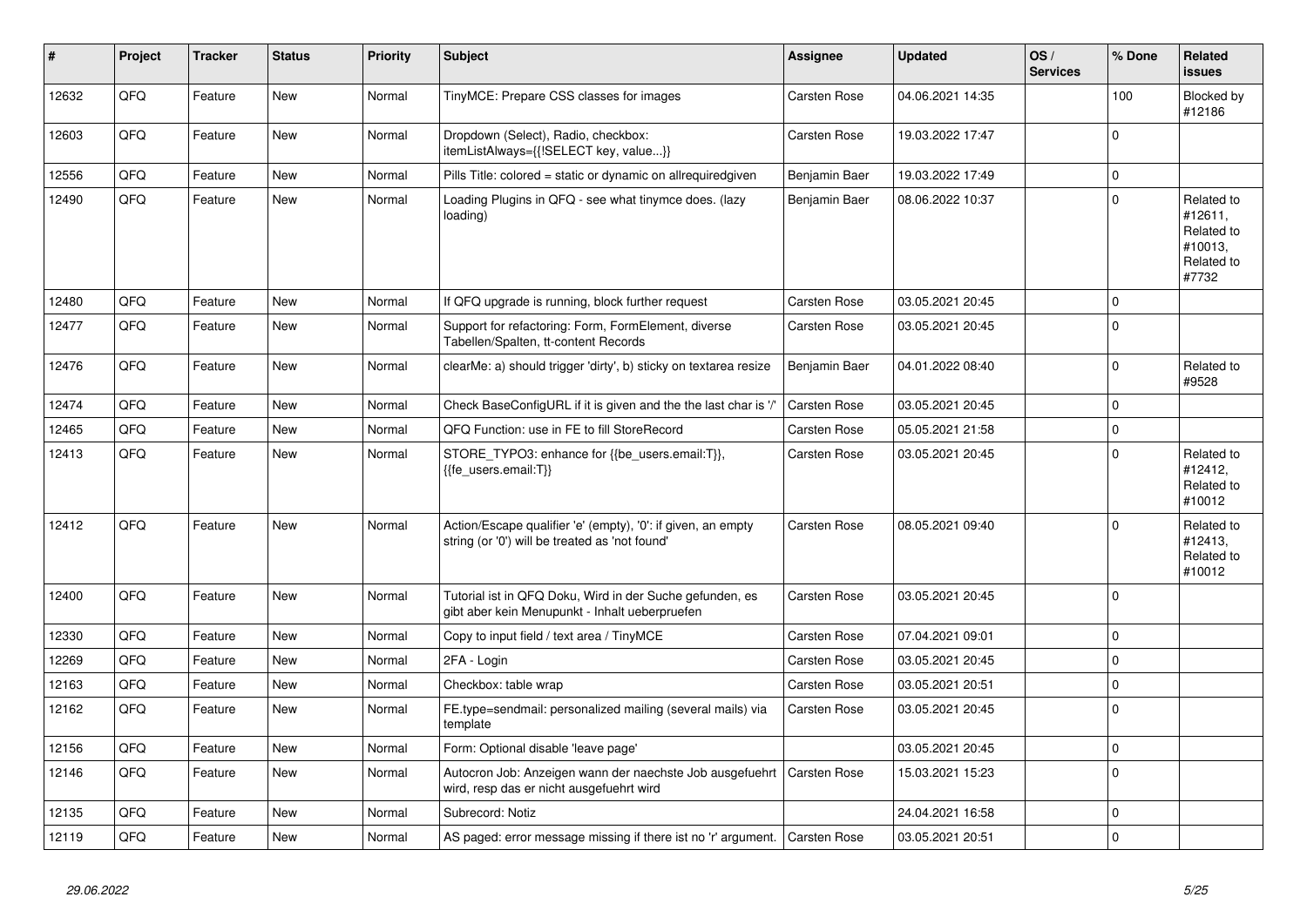| #     | Project | <b>Tracker</b> | <b>Status</b> | <b>Priority</b> | <b>Subject</b>                                                                                       | <b>Assignee</b>                                        | <b>Updated</b>   | OS/<br><b>Services</b> | % Done      | Related<br><b>issues</b>                     |                      |
|-------|---------|----------------|---------------|-----------------|------------------------------------------------------------------------------------------------------|--------------------------------------------------------|------------------|------------------------|-------------|----------------------------------------------|----------------------|
| 12109 | QFQ     | Feature        | New           | Normal          | Donwload Link: Plain, SIP, Persistent Link, Peristent SIP -<br>new notation                          | Carsten Rose                                           | 03.05.2021 20:45 |                        | $\Omega$    | Related to<br>#12085                         |                      |
| 12039 | QFQ     | Feature        | New           | Normal          | Missing htmlSpecialChar() in pre processing on form submit                                           |                                                        | 18.02.2021 00:09 |                        | $\Omega$    | Related to<br>#14320                         |                      |
| 12038 | QFQ     | Feature        | <b>New</b>    | Normal          | a) STORE_VAR: filenameOnlyStripUniq, b) SP:<br>QSTRIPUNIQ()                                          |                                                        | 17.02.2021 23:55 |                        | $\Omega$    |                                              |                      |
| 12024 | QFQ     | Feature        | New           | Normal          | Excel Export: text columns by default decode<br>htmlspeciachar()                                     | Carsten Rose                                           | 17.02.2021 23:55 |                        | $\Omega$    | Related to<br>#12022                         |                      |
| 12023 | QFQ     | Feature        | <b>New</b>    | Normal          | MySQL Stored Precdure: QDECODESPECIALCHAR()                                                          | Carsten Rose                                           | 16.02.2021 11:16 |                        | $\Omega$    | Related to<br>#12022                         |                      |
| 11955 | QFQ     | Feature        | <b>New</b>    | Normal          | subrecord: new title option to set <th> attributes - e.g. to<br/>customize tablesorter options.</th> | attributes - e.g. to<br>customize tablesorter options. | Carsten Rose     | 03.05.2021 20:47       |             | $\Omega$                                     | Related to<br>#11775 |
| 11892 | QFQ     | Feature        | New           | Normal          | tablesorter: columns with links are hard to order - new<br>qualifier 'Y: <ord>'</ord>                | Enis Nuredini                                          | 23.03.2022 09:22 |                        | $\Omega$    |                                              |                      |
| 11775 | QFQ     | Feature        | New           | Normal          | Subrecord Tooltip pro Feld                                                                           | Carsten Rose                                           | 18.12.2020 15:22 |                        | $\Omega$    | Related to<br>#11955                         |                      |
| 11747 | QFQ     | Feature        | New           | Normal          | Maintenance Page with Redirect                                                                       | Carsten Rose                                           | 03.05.2021 20:47 |                        | $\Omega$    | Related to<br>#11741                         |                      |
| 11716 | QFQ     | Feature        | <b>New</b>    | Normal          | Form an beliebiger Stelle im Report anzeigen                                                         |                                                        | 09.12.2020 09:47 |                        | $\Omega$    |                                              |                      |
| 11702 | QFQ     | Feature        | New           | Normal          | HTML Special Char makes no sense for 'allbut' if '&' is<br>forbidden                                 | Carsten Rose                                           | 07.12.2021 16:35 |                        | $\Omega$    | Related to<br>#5112,<br>Related to<br>#14320 |                      |
| 11535 | QFQ     | Feature        | <b>New</b>    | Normal          | Ability to create SQL columns in frontend QFQ forms                                                  |                                                        | 17.11.2020 12:11 |                        | $\mathbf 0$ |                                              |                      |
| 11534 | QFQ     | Feature        | New           | Normal          | Report: Action on selected rows - Table batchprocessing<br>feature                                   |                                                        | 18.11.2020 08:15 |                        | $\Omega$    |                                              |                      |
| 11523 | QFQ     | Feature        | New           | Normal          | Mit dynamic Update erkennen, ob Upload gemacht wurde                                                 | Carsten Rose                                           | 13.11.2020 15:07 |                        | $\Omega$    | Related to<br>#9533                          |                      |
| 11516 | QFQ     | Feature        | <b>New</b>    | Normal          | Multi Page Form (Previous/Next Buttons)                                                              | Carsten Rose                                           | 16.03.2021 17:52 |                        | $\Omega$    |                                              |                      |
| 11504 | QFQ     | Feature        | New           | Normal          | Dynamic Update: Button text update for 'Save',' Close' &<br>'Delete'                                 | Carsten Rose                                           | 12.11.2020 23:44 |                        | $\Omega$    |                                              |                      |
| 11460 | QFQ     | Feature        | <b>New</b>    | Normal          | Easier creation of changelog: gitchangelog                                                           | Carsten Rose                                           | 12.06.2021 10:20 |                        | $\Omega$    | Related to<br>#13467                         |                      |
| 11080 | QFQ     | Feature        | <b>New</b>    | Normal          | Send MQTT messages                                                                                   | Carsten Rose                                           | 29.08.2020 19:49 |                        | 0           |                                              |                      |
| 10996 | QFQ     | Feature        | New           | Normal          | Download video via sip: no seek                                                                      | Carsten Rose                                           | 12.08.2020 14:18 |                        | 0           |                                              |                      |
| 10979 | QFQ     | Feature        | New           | Normal          | Ajax Calls an API - dataReport                                                                       | Carsten Rose                                           | 11.05.2022 12:15 |                        | 0           |                                              |                      |
| 10976 | QFQ     | Feature        | New           | Normal          | Excel Export Verbesserungen                                                                          | Carsten Rose                                           | 06.08.2020 10:56 |                        | 0           |                                              |                      |
| 10874 | QFG     | Feature        | New           | Normal          | Erstellen eines Foreign Keys in der Tabelle "FormElement"                                            |                                                        | 13.07.2020 10:11 |                        | $\pmb{0}$   |                                              |                      |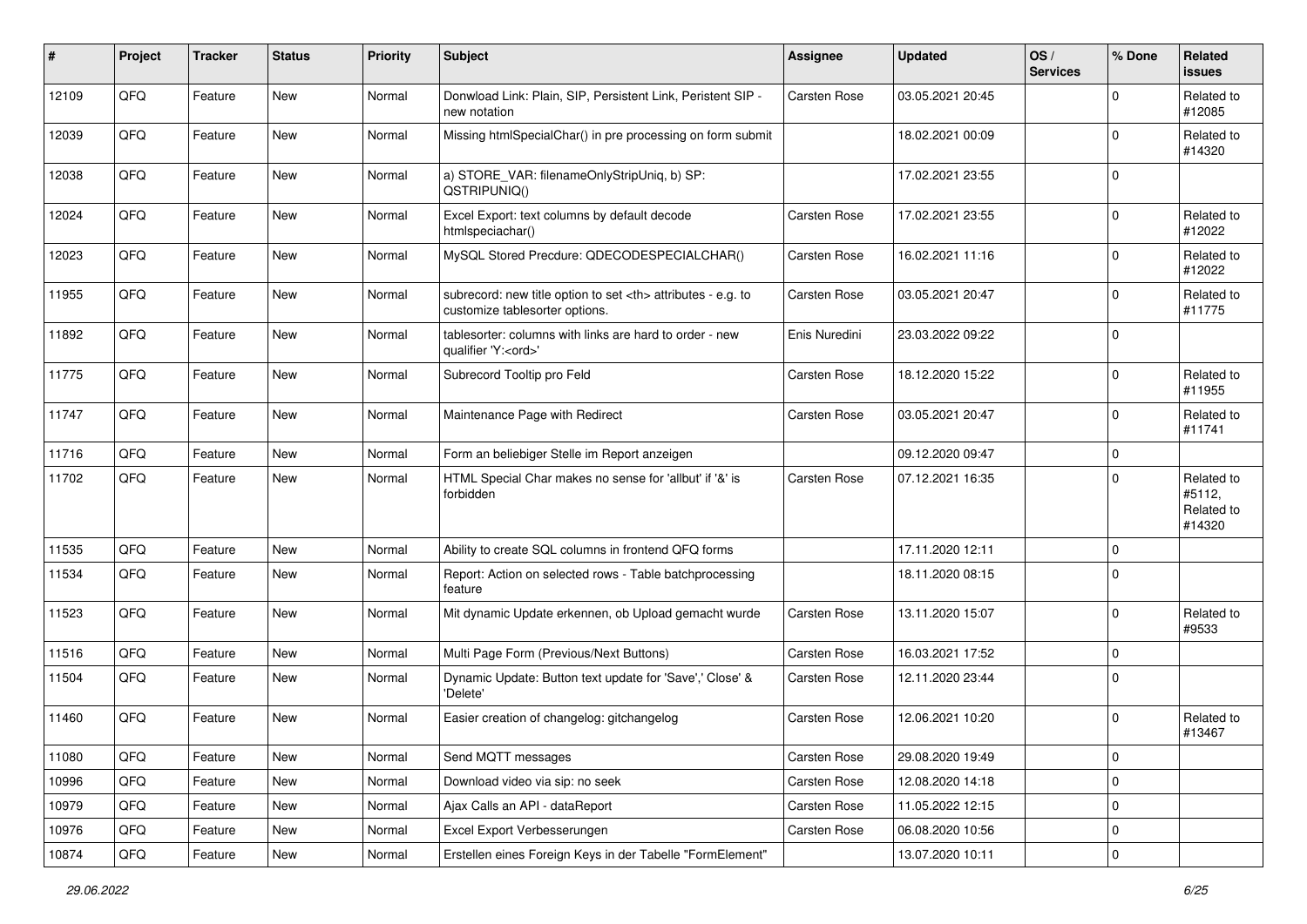| ∦     | Project | <b>Tracker</b> | <b>Status</b> | <b>Priority</b> | <b>Subject</b>                                                                                                                        | <b>Assignee</b> | <b>Updated</b>   | OS/<br><b>Services</b> | % Done      | Related<br>issues                                                    |
|-------|---------|----------------|---------------|-----------------|---------------------------------------------------------------------------------------------------------------------------------------|-----------------|------------------|------------------------|-------------|----------------------------------------------------------------------|
| 10819 | QFQ     | Feature        | <b>New</b>    | Normal          | Persistent SIP - second try                                                                                                           | Carsten Rose    | 29.06.2020 23:02 |                        | $\Omega$    | Related to<br>#6261                                                  |
| 10763 | QFQ     | Feature        | New           | Normal          | form accessed and submitted despite logout?                                                                                           |                 | 16.06.2020 11:43 |                        | $\Omega$    |                                                                      |
| 10714 | QFQ     | Feature        | New           | Normal          | multi Table Form                                                                                                                      | Carsten Rose    | 16.03.2021 18:44 |                        | $\Omega$    |                                                                      |
| 10593 | QFQ     | Feature        | New           | Normal          | label2: text behind input element                                                                                                     | Carsten Rose    | 16.05.2020 10:57 |                        | $\mathbf 0$ |                                                                      |
| 10463 | QFQ     | Feature        | New           | Normal          | Report _link: expliztes setzen von HTML Tags (Bedarf fuer<br>'data-selenium' & 'id')                                                  | Enis Nuredini   | 23.03.2022 09:23 |                        | $\Omega$    | Related to<br>#7648                                                  |
| 10384 | QFQ     | Feature        | <b>New</b>    | Normal          | Parameter Exchange QFQ Instances                                                                                                      |                 | 07.05.2020 09:38 |                        | $\Omega$    |                                                                      |
| 10345 | QFQ     | Feature        | <b>New</b>    | Normal          | Templates - Patterns QFQ Style                                                                                                        |                 | 03.05.2021 21:01 |                        | $\Omega$    | Related to<br>#10713                                                 |
| 10119 | QFQ     | Feature        | <b>New</b>    | Normal          | Dropdown (selectlist) & TypeAhead: format and catagorize<br>list                                                                      | Carsten Rose    | 07.05.2020 09:36 |                        | $\mathbf 0$ |                                                                      |
| 10115 | QFQ     | Feature        | New           | Normal          | TypeAhead: static list                                                                                                                | Carsten Rose    | 26.02.2020 16:42 |                        | 100         |                                                                      |
| 10080 | QFQ     | Feature        | New           | Normal          | Popup on 'save' / 'close': configure dialog (answer<br>yes/no/cancle/)                                                                | Carsten Rose    | 28.03.2021 20:52 |                        | $\Omega$    | Is duplicate<br>of #12262                                            |
| 10014 | QFQ     | Feature        | <b>New</b>    | Normal          | Manual.rst: describe behaviour and process order of<br>fillStoreVar, slaveId, sqlBefore,                                              | Carsten Rose    | 01.02.2020 22:31 |                        | $\Omega$    |                                                                      |
| 9983  | QFQ     | Feature        | New           | Normal          | Report Notation: new keyword 'range'                                                                                                  | Carsten Rose    | 01.02.2020 15:55 |                        | 0           |                                                                      |
| 9927  | QFQ     | Feature        | New           | Normal          | QFQ Update: a) Update nur machen wenn BE User<br>eingeloggt ist., b) Bei Fehler genaue Meldung welcher<br>Updateschritt Probleme hat. | Carsten Rose    | 22.01.2020 12:59 |                        | $\Omega$    |                                                                      |
| 9853  | QFQ     | Feature        | <b>New</b>    | Normal          | Check das SQL / QFQ / Mail Logfile geschrieben wird                                                                                   |                 | 09.01.2020 11:15 |                        | $\mathbf 0$ |                                                                      |
| 9811  | QFQ     | Feature        | New           | Normal          | Report: tag every n'th row                                                                                                            | Carsten Rose    | 01.02.2020 23:22 |                        | $\Omega$    |                                                                      |
| 9781  | QFQ     | Feature        | New           | Normal          | Button: CSS class to make buttons smaller                                                                                             | Carsten Rose    | 01.02.2020 23:22 |                        | $\mathbf 0$ |                                                                      |
| 9777  | QFQ     | Feature        | <b>New</b>    | Normal          | Logging QFQ Variables                                                                                                                 | Carsten Rose    | 16.12.2019 17:17 |                        | $\Omega$    |                                                                      |
| 9707  | QFQ     | Feature        | New           | Normal          | SIP security: encode pageld and check pageld on decode                                                                                | Carsten Rose    | 01.02.2020 23:22 |                        | 0           |                                                                      |
| 9706  | QFQ     | Feature        | New           | Normal          | Multi File Upload (hidden template group)                                                                                             | Carsten Rose    | 01.02.2020 23:22 |                        | $\Omega$    | Related to<br>#7521,<br>Related to<br>#5562,<br>Related to<br>#13330 |
| 9602  | QFQ     | Feature        | New           | Normal          | Form definition as JSON                                                                                                               | Carsten Rose    | 01.02.2020 23:21 |                        | $\mathbf 0$ | Related to<br>#9600                                                  |
| 9537  | QFQ     | Feature        | New           | Normal          | FormEditor: Edit fieldset in FrontEnd                                                                                                 | Carsten Rose    | 01.02.2020 23:22 |                        | 0           |                                                                      |
| 9352  | QFQ     | Feature        | New           | Normal          | FE 'Native' fire slaveld, sqlAfter, sqlIns                                                                                            | Carsten Rose    | 01.02.2020 23:22 |                        | 0           |                                                                      |
| 9348  | QFG     | Feature        | New           | Normal          | defaultThumbnailSize: pre render thumbnails                                                                                           | Carsten Rose    | 12.06.2021 09:05 |                        | 0           |                                                                      |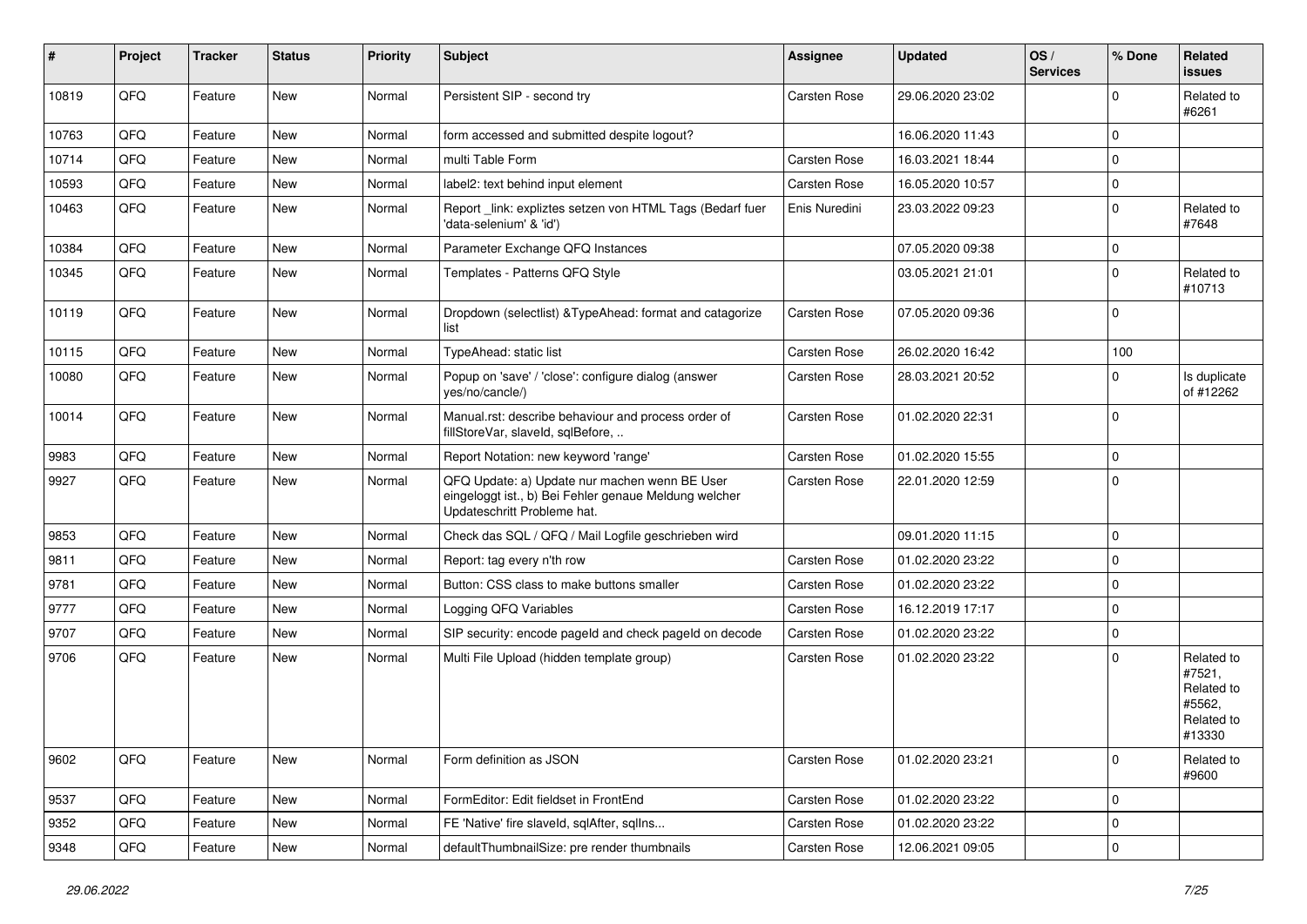| #    | Project        | <b>Tracker</b> | <b>Status</b> | <b>Priority</b> | Subject                                                                                                | <b>Assignee</b> | <b>Updated</b>   | OS/<br><b>Services</b> | % Done      | Related<br>issues    |
|------|----------------|----------------|---------------|-----------------|--------------------------------------------------------------------------------------------------------|-----------------|------------------|------------------------|-------------|----------------------|
| 9221 | QFQ            | Feature        | New           | Normal          | typeAhead: Zeichenlimite ausschalten                                                                   | Carsten Rose    | 08.05.2021 17:06 |                        | 0           |                      |
| 9208 | QFQ            | Feature        | <b>New</b>    | Normal          | Manage 'recent' records                                                                                | Carsten Rose    | 01.02.2020 23:22 |                        | $\mathbf 0$ |                      |
| 9136 | QFQ            | Feature        | New           | Normal          | Create ZIP files with dynamic PDFs                                                                     | Carsten Rose    | 01.02.2020 23:22 |                        | $\mathbf 0$ |                      |
| 9129 | QFQ            | Feature        | <b>New</b>    | Normal          | sqlValidate: Message as notification, not as error                                                     | Carsten Rose    | 01.02.2020 23:22 |                        | 0           | Related to<br>#9128  |
| 9128 | QFQ            | Feature        | New           | Normal          | Error Message: not replaced variables- a) replace back to<br>'{{', b) underline                        | Carsten Rose    | 01.02.2020 23:22 |                        | $\Omega$    | Related to<br>#9129  |
| 8975 | QFQ            | Feature        | <b>New</b>    | Normal          | Report Notation: 2.0                                                                                   | Carsten Rose    | 01.02.2020 23:22 |                        | $\mathbf 0$ | Related to<br>#8963  |
| 8806 | QFQ            | Feature        | <b>New</b>    | Normal          | <b>SQL Function nl2br</b>                                                                              | Carsten Rose    | 01.02.2020 23:22 |                        | $\Omega$    |                      |
| 8719 | QFQ            | Feature        | New           | Normal          | extraButtonLock: add support for 0/1                                                                   | Carsten Rose    | 01.02.2020 23:22 |                        | $\mathbf 0$ |                      |
| 8702 | QFQ            | Feature        | <b>New</b>    | Normal          | Load Record which is locked: missing user info                                                         | Carsten Rose    | 11.12.2019 16:16 |                        | $\Omega$    | Related to<br>#9789  |
| 8336 | QFQ            | Feature        | New           | Normal          | Form > modified > Close New: a) Optional disable popup, b)<br>custom text, c) mode on save: close stay | Carsten Rose    | 01.02.2020 23:22 |                        | $\Omega$    | Related to<br>#8335  |
| 8217 | QFQ            | Feature        | <b>New</b>    | Normal          | if-elseif-else construct                                                                               | Carsten Rose    | 16.03.2021 18:41 |                        | 0           | Related to<br>#10716 |
| 8187 | QFQ            | Feature        | <b>New</b>    | Normal          | Subrecord: enable/hide new button - make new/edit/delete<br>customizeable.                             | Carsten Rose    | 06.03.2021 18:44 |                        | 0           | Related to<br>#11326 |
| 8089 | QFQ            | Feature        | New           | Normal          | Copy/Paste for FormElements                                                                            | Carsten Rose    | 01.02.2020 23:22 |                        | $\mathbf 0$ |                      |
| 7924 | QFQ            | Feature        | <b>New</b>    | Normal          | Radio/Checkbox with Tooltip                                                                            | Carsten Rose    | 01.02.2020 23:22 |                        | $\mathbf 0$ |                      |
| 7920 | QFQ            | Feature        | New           | Normal          | FE: Syntax Highlight, Zeinlenumbruch                                                                   | Carsten Rose    | 01.02.2020 10:03 |                        | $\mathbf 0$ |                      |
| 7812 | QFQ            | Feature        | <b>New</b>    | Normal          | FE 'Subrecord' - new option 'subrecordShowFilter',<br>'subrecordPaging'                                | Carsten Rose    | 01.02.2020 23:22 |                        | $\Omega$    |                      |
| 7683 | QFQ            | Feature        | <b>New</b>    | Normal          | Special column names in '{{ SELECT  AS _link }}' should<br>be detected                                 | Carsten Rose    | 01.02.2020 23:21 |                        | $\Omega$    |                      |
| 7681 | QFQ            | Feature        | <b>New</b>    | Normal          | Optional switch off 'check for modified record'                                                        | Carsten Rose    | 01.02.2020 23:21 |                        | $\Omega$    |                      |
| 7660 | QFQ            | Feature        | <b>New</b>    | Normal          | IMAP: import mails to DB, move / delete mails                                                          | Carsten Rose    | 01.02.2020 09:52 |                        | $\mathbf 0$ |                      |
| 7521 | QFQ            | Feature        | <b>New</b>    | Normal          | TemplateGroup: fe.type=upload                                                                          | Carsten Rose    | 01.02.2020 23:21 |                        | $\Omega$    | Related to<br>#9706  |
| 7520 | $\mathsf{QFQ}$ | Feature        | New           | Normal          | QR Code:  AS _qr ( AS _link)                                                                           | Carsten Rose    | 01.02.2020 23:22 |                        | 0           |                      |
| 7519 | QFQ            | Feature        | New           | Normal          | Select: Multi                                                                                          | Carsten Rose    | 01.02.2020 23:22 |                        | 0           |                      |
| 7481 | QFQ            | Feature        | New           | Normal          | Detect 'BaseUrl' automatically                                                                         | Carsten Rose    | 01.02.2020 23:21 |                        | $\pmb{0}$   |                      |
| 7480 | QFQ            | Feature        | New           | Normal          | Record History (Undo / Redo)                                                                           | Carsten Rose    | 11.12.2019 16:16 |                        | 0           | Related to<br>#2361  |
| 7342 | QFQ            | Feature        | New           | Normal          | add content = hide_this                                                                                | Carsten Rose    | 01.02.2020 23:21 |                        | $\pmb{0}$   |                      |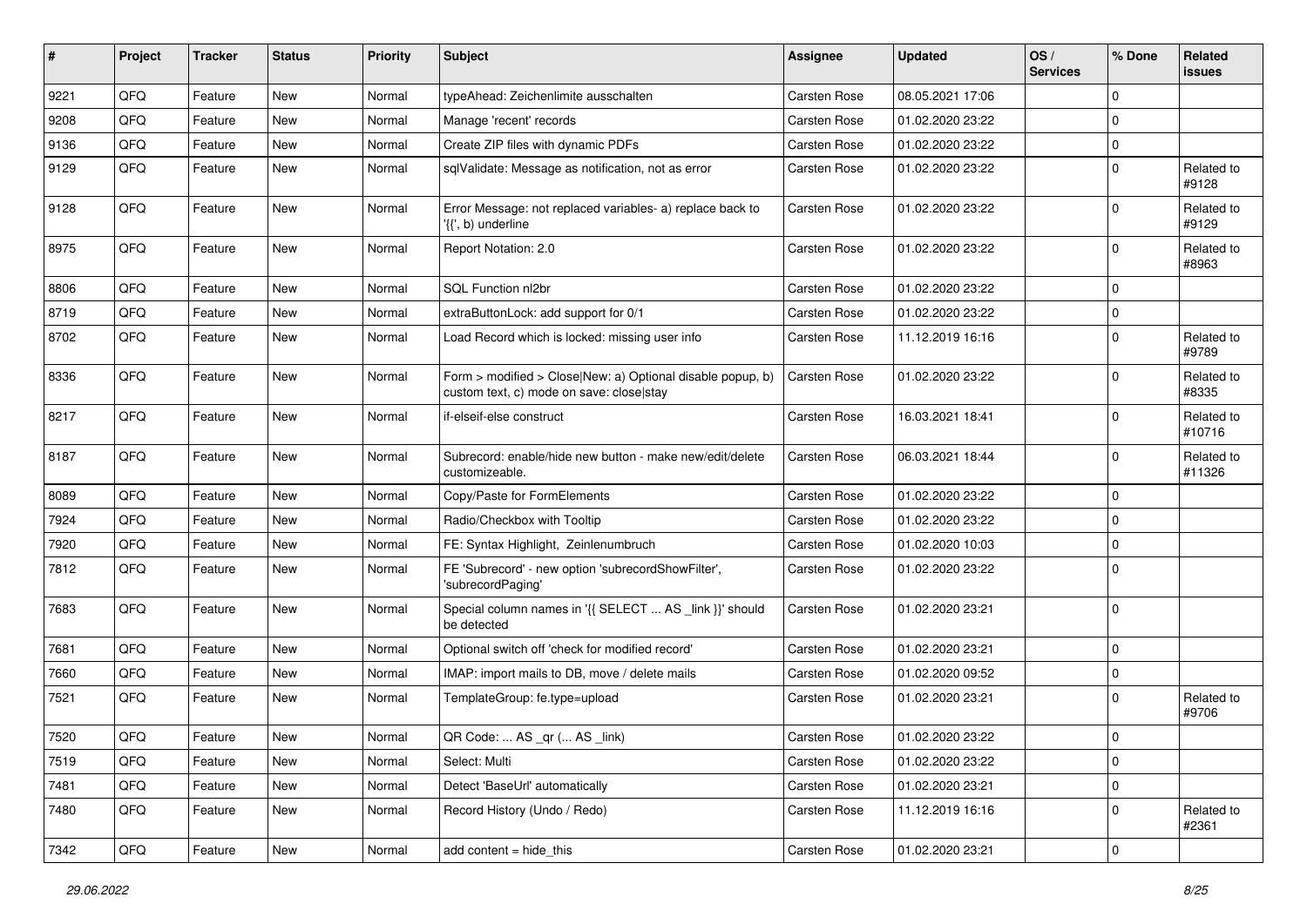| #    | Project | <b>Tracker</b> | <b>Status</b> | <b>Priority</b> | <b>Subject</b>                                                                                                             | <b>Assignee</b>     | <b>Updated</b>   | OS/<br><b>Services</b> | % Done      | Related<br><b>issues</b>                    |
|------|---------|----------------|---------------|-----------------|----------------------------------------------------------------------------------------------------------------------------|---------------------|------------------|------------------------|-------------|---------------------------------------------|
| 7280 | QFQ     | Feature        | <b>New</b>    | Normal          | recently used table                                                                                                        | Carsten Rose        | 01.02.2020 23:21 |                        | $\Omega$    |                                             |
| 7239 | QFQ     | Feature        | New           | Normal          | TinyMCE: html tag whitelist                                                                                                | Carsten Rose        | 01.02.2020 23:21 |                        | $\Omega$    | Related to<br>#14320                        |
| 7175 | QFQ     | Feature        | <b>New</b>    | Normal          | Upload: md5 hash as filename                                                                                               | Carsten Rose        | 01.02.2020 23:21 |                        | $\mathbf 0$ |                                             |
| 7119 | QFQ     | Feature        | New           | Normal          | Upload: scaleDownWidth, scaleDownHeight                                                                                    | Carsten Rose        | 01.02.2020 23:21 |                        | $\Omega$    |                                             |
| 7109 | QFQ     | Feature        | <b>New</b>    | Normal          | Dynamic Updates: row/element hide                                                                                          | Carsten Rose        | 01.02.2020 23:22 |                        | $\Omega$    | Has<br>duplicate<br>#4081                   |
| 7102 | QFQ     | Feature        | <b>New</b>    | Normal          | Comment sign in report: '#' and '--'                                                                                       | <b>Carsten Rose</b> | 01.02.2020 23:21 |                        | $\Omega$    |                                             |
| 7099 | QFQ     | Feature        | <b>New</b>    | Normal          | <b>Redesign FormEditor</b>                                                                                                 | Carsten Rose        | 01.02.2020 23:21 |                        | $\Omega$    |                                             |
| 6855 | QFQ     | Feature        | <b>New</b>    | Normal          | With {{feUser:U}}!={{feUser:T}}: Save / Delete: only possible<br>with {{feUserSave:U}}='yes' and '{{feUserDelete:U}}='yes' | Carsten Rose        | 01.02.2020 23:21 |                        | $\Omega$    |                                             |
| 6765 | QFQ     | Feature        | <b>New</b>    | Normal          | Moeglichkeit via QFQ eigene Logs zu schreiben                                                                              | <b>Carsten Rose</b> | 01.02.2020 23:21 |                        | $\mathbf 0$ |                                             |
| 6723 | QFQ     | Feature        | <b>New</b>    | Normal          | Report QFQ Installation and Version                                                                                        | Carsten Rose        | 12.06.2021 09:07 |                        | $\Omega$    |                                             |
| 6609 | QFQ     | Feature        | <b>New</b>    | Normal          | Formlet: JSON API erweitern                                                                                                | Carsten Rose        | 01.02.2020 23:21 |                        | 50          |                                             |
| 6602 | QFQ     | Feature        | <b>New</b>    | Normal          | Formlet: in Report auf Mausklick ein mini-form oeffnen                                                                     | Carsten Rose        | 11.12.2019 16:16 |                        | $\Omega$    |                                             |
| 6594 | QFQ     | Feature        | New           | Normal          | Excel: on download, check if there is a valid sip                                                                          | Carsten Rose        | 01.02.2020 23:21 |                        | $\mathbf 0$ |                                             |
| 6437 | QFQ     | Feature        | New           | Normal          | Neuer Mode Button bei FormElementen                                                                                        | Carsten Rose        | 01.02.2020 23:21 |                        | $\Omega$    | Related to<br>#9668,<br>Blocked by<br>#9678 |
| 6292 | QFQ     | Feature        | <b>New</b>    | Normal          | Download: File speichern mit Hash aber original Filename in<br>der Datenbank vermerken fuer Downloads                      | Carsten Rose        | 01.02.2020 23:21 |                        | $\Omega$    |                                             |
| 6289 | QFQ     | Feature        | <b>New</b>    | Normal          | Form: Log                                                                                                                  | Carsten Rose        | 01.02.2020 23:21 |                        | $\mathbf 0$ |                                             |
| 6261 | QFQ     | Feature        | <b>New</b>    | Normal          | Persistent SIP                                                                                                             | Carsten Rose        | 12.06.2021 09:07 |                        | $\Omega$    | Related to<br>#10819                        |
| 5782 | QFQ     | Feature        | <b>New</b>    | Normal          | <b>NextCloud API</b>                                                                                                       | Carsten Rose        | 01.02.2020 10:02 |                        | $\Omega$    |                                             |
| 5345 | QFQ     | Feature        | <b>New</b>    | Normal          | Report: UPDATE / INSERT / DELETE statements should<br>trigger subqueries, depending on the result.                         | Carsten Rose        | 27.05.2020 16:11 |                        | $\Omega$    |                                             |
| 5131 | QFQ     | Feature        | New           | Normal          | Activate Spin Gear ('wait/busy' indicator) via LINK attribute                                                              | Carsten Rose        | 01.02.2020 23:21 |                        | $\mathbf 0$ |                                             |
| 4413 | QFQ     | Feature        | <b>New</b>    | Normal          | fieldset: show/hidden, modeSql, dynamicUpdate                                                                              | Carsten Rose        | 09.02.2022 15:19 |                        | $\Omega$    |                                             |
| 4250 | QFQ     | Feature        | <b>New</b>    | Normal          | AutoCron in QFQ via PHP                                                                                                    | Carsten Rose        | 01.02.2020 23:21 |                        | $\mathbf 0$ | Related to<br>#3292.<br>Related to<br>#3291 |
| 4082 | QFQ     | Feature        | New           | Normal          | Dynamic Update: modeSql - useful default                                                                                   | Carsten Rose        | 01.02.2020 23:22 |                        | $\Omega$    |                                             |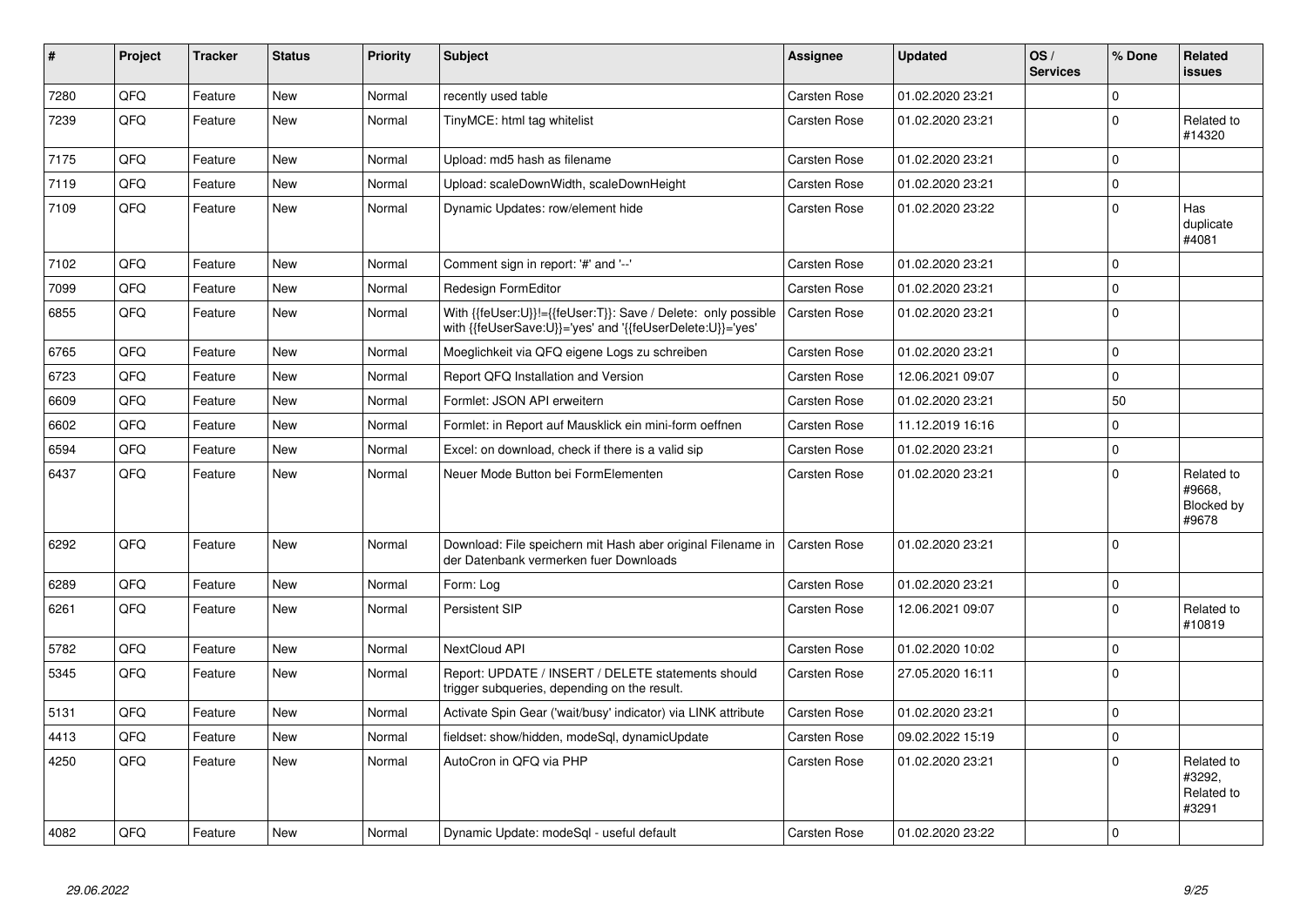| #     | Project | <b>Tracker</b> | <b>Status</b> | <b>Priority</b> | <b>Subject</b>                                                                                    | <b>Assignee</b> | <b>Updated</b>   | OS/<br><b>Services</b> | % Done      | Related<br><b>issues</b>                     |
|-------|---------|----------------|---------------|-----------------|---------------------------------------------------------------------------------------------------|-----------------|------------------|------------------------|-------------|----------------------------------------------|
| 4050  | QFQ     | Feature        | <b>New</b>    | Normal          | sql.log: 1) FormElement ID which causes a specific action,<br>2) Result in the same row.          | Carsten Rose    | 15.04.2020 11:35 |                        | $\mathbf 0$ | Related to<br>#5458                          |
| 4023  | QFQ     | Feature        | <b>New</b>    | Normal          | prepared statements - FE action: salveld, sqllnsert,<br>sqlUpdate, sqlDelete, sqlBefore, sqlAfter | Carsten Rose    | 11.12.2019 16:15 |                        | $\Omega$    |                                              |
| 3864  | QFQ     | Feature        | New           | Normal          | Encrypt / decrypt field                                                                           | Carsten Rose    | 08.03.2021 18:08 |                        | $\mathbf 0$ |                                              |
| 3504  | QFQ     | Feature        | <b>New</b>    | Normal          | Logging: welche Action FEs werden wann wie ausgefuehrt                                            | Carsten Rose    | 01.02.2020 23:21 |                        | $\Omega$    | Related to<br>#5458,<br>Related to<br>#4092  |
| 3432  | QFQ     | Feature        | New           | Normal          | subrecord: dynamicUpdate                                                                          | Carsten Rose    | 11.06.2020 21:10 |                        | $\mathbf 0$ | Related to<br>#5691                          |
| 2361  | QFQ     | Feature        | <b>New</b>    | Normal          | Logging wer/wann/wo welches Formular aufgerufen hat                                               | Carsten Rose    | 11.12.2019 16:15 |                        | $\Omega$    | Related to<br>#4432,<br>Related to<br>#7480  |
| 13716 | QFQ     | <b>Bug</b>     | <b>New</b>    | High            | Firefox ask to store username/password                                                            | Enis Nuredini   | 30.05.2022 09:31 |                        | $\mathbf 0$ | Related to<br>#13827                         |
| 12974 | QFQ     | <b>Bug</b>     | <b>New</b>    | High            | Sanitize Queries in Action-Elements                                                               | Carsten Rose    | 07.12.2021 17:19 |                        | 0           |                                              |
| 12702 | QFQ     | <b>Bug</b>     | <b>New</b>    | High            | templateGroup: broken in multiDb Setup                                                            | Carsten Rose    | 14.12.2021 16:02 |                        | $\mathbf 0$ |                                              |
| 12670 | QFQ     | Bug            | <b>New</b>    | High            | Dropdown-Menu classes können nicht mehr angegeben<br>werden                                       | Carsten Rose    | 07.12.2021 17:19 |                        | $\Omega$    |                                              |
| 12513 | QFQ     | <b>Bug</b>     | <b>New</b>    | High            | Implement server side check of maxlength                                                          | Carsten Rose    | 07.12.2021 17:19 |                        | $\Omega$    |                                              |
| 12066 | QFQ     | <b>Bug</b>     | <b>New</b>    | High            | enterAsSubmit: Forward wird nicht ausgeführt                                                      | Enis Nuredini   | 29.05.2022 09:23 |                        | $\mathbf 0$ |                                              |
| 11237 | QFQ     | Bug            | New           | High            | Radiobutton / parameter.buttonClass= btn-default - kein dirty<br>Trigger                          | Benjamin Baer   | 03.05.2021 21:12 |                        | $\mathbf 0$ | Related to<br>#10766                         |
| 11057 | QFQ     | Bug            | <b>New</b>    | High            | Checkboxes ohne span.checkmark im Report werden<br>ausgeblendet                                   | Benjamin Baer   | 03.05.2021 21:12 |                        | $\Omega$    | Related to<br>#11039                         |
| 10766 | QFQ     | Bug            | <b>New</b>    | High            | Radiobutton / parameter.buttonClass=btn-default: dynamic<br>update                                |                 | 03.05.2021 21:12 |                        | 0           | Related to<br>#11237                         |
| 10640 | QFQ     | <b>Bug</b>     | New           | High            | TypeAhead Tag: FE editierbar trotz readOnly                                                       | Carsten Rose    | 03.05.2021 21:12 |                        | $\Omega$    |                                              |
| 10508 | QFQ     | <b>Bug</b>     | New           | High            | Multi Form broken on Multi DB Instance                                                            | Carsten Rose    | 03.05.2021 21:12 |                        | $\mathbf 0$ |                                              |
| 10506 | QFQ     | <b>Bug</b>     | <b>New</b>    | High            | Template Group broken on MultiDB instance                                                         | Carsten Rose    | 03.05.2021 21:12 |                        | 0           | Related to<br>#10505                         |
| 10081 | QFQ     | <b>Bug</b>     | New           | High            | Stale record lock after 'forbidden' character                                                     | Carsten Rose    | 03.05.2021 21:12 |                        | 0           | Related to<br>#10082,<br>Related to<br>#9789 |
| 9531  | QFQ     | <b>Bug</b>     | New           | High            | FE File: Dynamic Update / modeSql / required detected even<br>it not set                          | Carsten Rose    | 11.06.2021 20:32 |                        | 0           | Related to<br>#12398                         |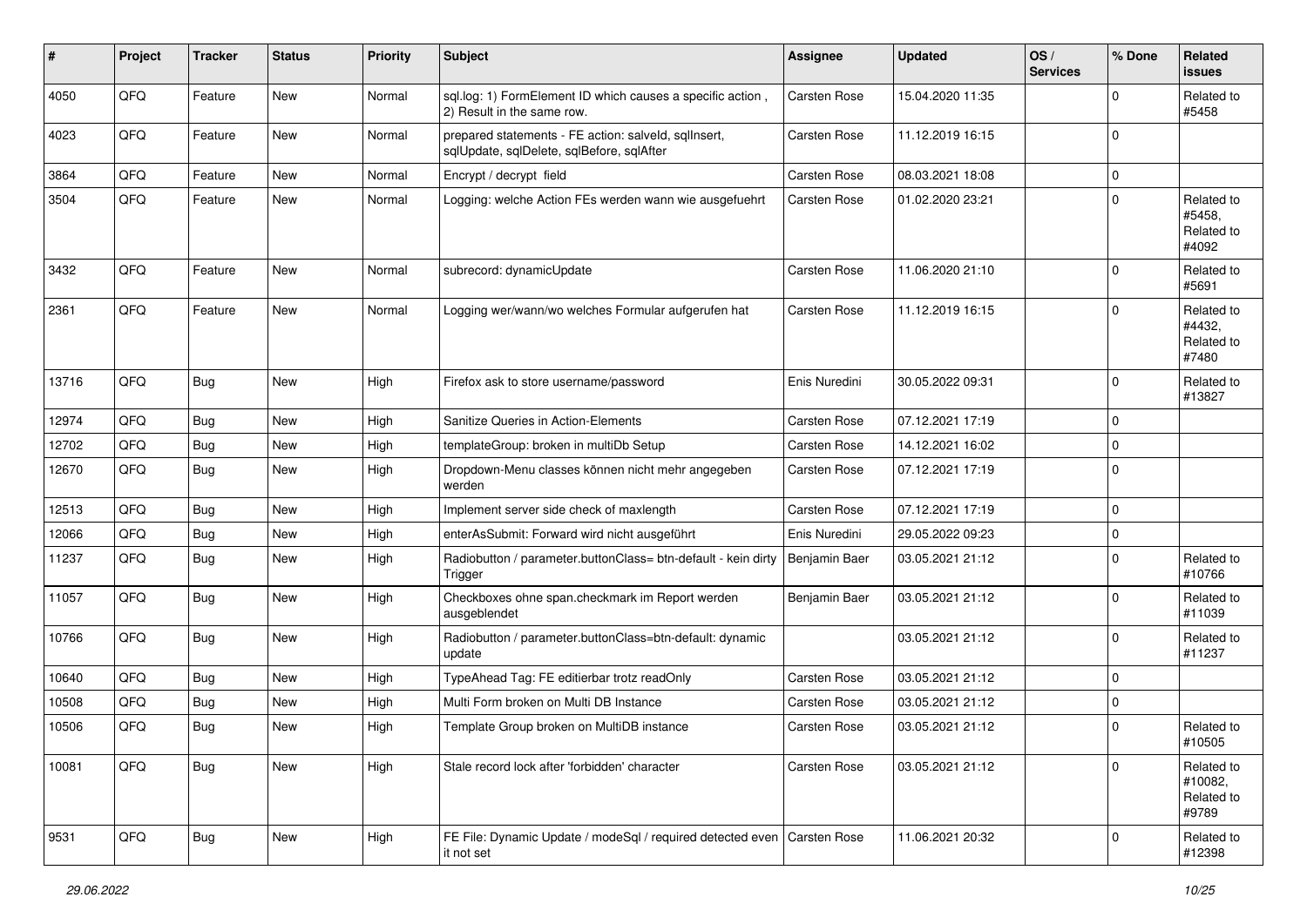| #     | Project | <b>Tracker</b> | <b>Status</b> | <b>Priority</b> | <b>Subject</b>                                                                                                                        | Assignee            | <b>Updated</b>   | OS/<br><b>Services</b> | % Done      | Related<br><b>issues</b>                                               |
|-------|---------|----------------|---------------|-----------------|---------------------------------------------------------------------------------------------------------------------------------------|---------------------|------------------|------------------------|-------------|------------------------------------------------------------------------|
| 9347  | QFQ     | <b>Bug</b>     | New           | High            | FE.type=upload with dynamic show/hidden: required not<br>detected                                                                     | Carsten Rose        | 12.06.2021 10:40 |                        | $\Omega$    | Related to<br>#5305,<br>Related to<br>#12398                           |
| 8891  | QFQ     | <b>Bug</b>     | <b>New</b>    | High            | formSubmitLog: do not log passwords                                                                                                   | Enis Nuredini       | 25.03.2022 09:06 |                        | $\mathbf 0$ |                                                                        |
| 8668  | QFQ     | Bug            | New           | High            | Pill disabled: dyamic mode 'hidden' not respected - FE is still<br>required                                                           | Carsten Rose        | 03.05.2021 21:14 |                        | $\mathbf 0$ |                                                                        |
| 8431  | QFQ     | <b>Bug</b>     | New           | High            | autocron.php with wrong path                                                                                                          | Carsten Rose        | 03.05.2021 21:14 |                        | $\mathbf 0$ |                                                                        |
| 8083  | QFQ     | Bug            | New           | High            | FormEditor: primary table list does not respect<br>'indexDb={{indexData:Y}}'                                                          | Carsten Rose        | 03.05.2021 21:14 |                        | $\mathbf 0$ | Has<br>duplicate<br>#6678                                              |
| 7899  | QFQ     | <b>Bug</b>     | <b>New</b>    | High            | Fe.type=password / retype / required: always complain about<br>missing value                                                          | <b>Carsten Rose</b> | 03.05.2021 21:14 |                        | $\mathbf 0$ |                                                                        |
| 7650  | QFQ     | Bug            | New           | High            | Optional do not show 'required' sign on FormElement                                                                                   | Carsten Rose        | 03.05.2021 21:14 |                        | $\mathbf 0$ |                                                                        |
| 5459  | QFQ     | <b>Bug</b>     | New           | High            | Multi DB: spread system tables between 'QFQ' and<br>'Data'-DB                                                                         | Carsten Rose        | 03.05.2021 21:14 |                        | $\mathbf 0$ | Related to<br>#4720                                                    |
| 5221  | QFQ     | Bug            | New           | High            | Download Dialog: Bleibt stehen in FF wenn Datei<br>automatisch gespeichert wird.                                                      | Carsten Rose        | 03.05.2021 21:14 |                        | $\mathbf 0$ |                                                                        |
| 14187 | QFQ     | Feature        | New           | High            | qfq.log: show current URL                                                                                                             | Carsten Rose        | 28.05.2022 11:02 |                        | $\mathbf 0$ | Related to<br>#13933,<br>Related to<br>#12532,<br>Related to<br>#11893 |
| 13757 | QFQ     | Feature        | New           | High            | QR / Bar-Code Plugin                                                                                                                  | Enis Nuredini       | 19.03.2022 17:43 |                        | $\mathbf 0$ |                                                                        |
| 12544 | QFQ     | Feature        | <b>New</b>    | High            | a) ' AS _link' new also as ' AS _format', b) sortierung via<br>'display: none;', c) '_format' benoeitgt nicht zwingend<br>u/U/p/m/z/d | Carsten Rose        | 14.12.2021 16:03 |                        | $\mathbf 0$ |                                                                        |
| 12532 | QFQ     | Feature        | New           | High            | SIP-Parameter bei Seitenaufruf in Browser-Console<br>anzeigen                                                                         | Carsten Rose        | 07.12.2021 17:19 |                        | $\mathbf 0$ | Related to<br>#11893,<br>Related to<br>#14187                          |
| 12186 | QFQ     | Feature        | New           | High            | TinyMCE Config für Objekte                                                                                                            | Carsten Rose        | 07.12.2021 17:19 |                        | $\mathbf 0$ | <b>Blocks</b><br>#12632                                                |
| 11893 | QFQ     | Feature        | New           | High            | Broken SIP: a) only report one time, b) only report in main<br>column                                                                 | Carsten Rose        | 12.05.2021 12:13 |                        | 0           | Related to<br>#12532,<br>Related to<br>#14187                          |
| 10114 | QFQ     | Feature        | New           | High            | Symbol (Link): 'G:' (Glyphicon) replaced by 'i:' (icon)                                                                               |                     | 07.12.2021 17:19 |                        | $\mathbf 0$ | Related to<br>#3797,<br>Related to<br>#4194                            |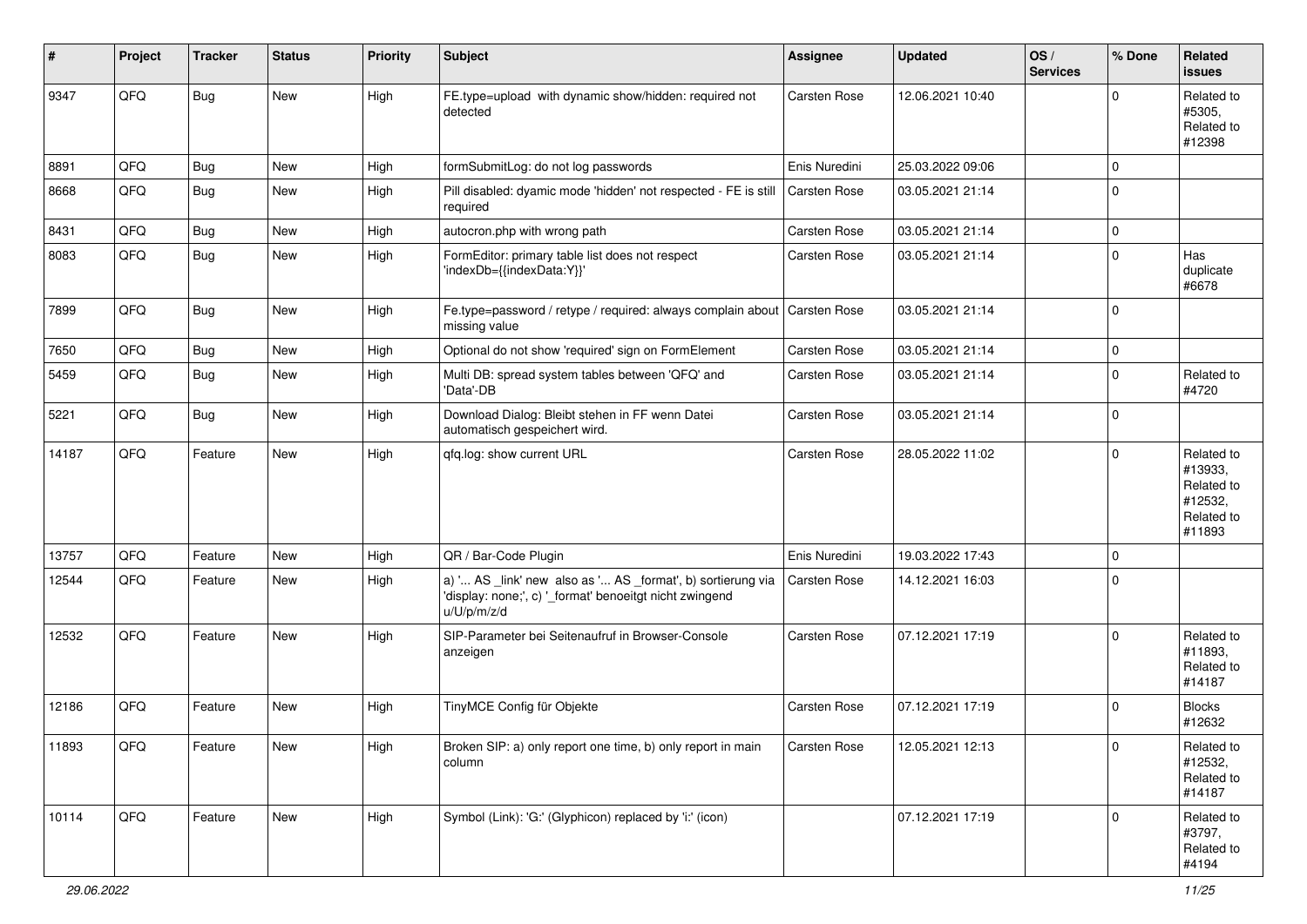| #     | Project | <b>Tracker</b> | <b>Status</b> | <b>Priority</b> | <b>Subject</b>                                                                                           | Assignee            | <b>Updated</b>   | OS/<br><b>Services</b> | % Done      | Related<br><b>issues</b>                                                |
|-------|---------|----------------|---------------|-----------------|----------------------------------------------------------------------------------------------------------|---------------------|------------------|------------------------|-------------|-------------------------------------------------------------------------|
| 8962  | QFQ     | Feature        | <b>New</b>    | High            | allow for form fields with identical names                                                               | Carsten Rose        | 03.05.2021 21:14 |                        | $\mathbf 0$ |                                                                         |
| 7850  | QFQ     | Feature        | <b>New</b>    | High            | Upload records: non 'pathFileName' column                                                                | Carsten Rose        | 03.05.2021 21:14 |                        | $\mathbf 0$ |                                                                         |
| 5715  | QFQ     | Feature        | New           | High            | PDF Caching                                                                                              | Carsten Rose        | 03.05.2021 21:14 |                        | $\mathbf 0$ | Related to<br>#5851.<br>Related to<br>#6357                             |
| 3727  | QFQ     | Feature        | <b>New</b>    | High            | Security: Session Hijacking erschweren                                                                   | <b>Carsten Rose</b> | 03.05.2021 21:14 |                        | $\mathbf 0$ |                                                                         |
| 12545 | QFQ     | <b>Bug</b>     | <b>New</b>    | Urgent          | sql.log not created / updated                                                                            | Carsten Rose        | 14.12.2021 16:02 |                        | $\mathbf 0$ |                                                                         |
| 12468 | QFQ     | <b>Bug</b>     | <b>New</b>    | Urgent          | Form: update Form.title after save                                                                       | Carsten Rose        | 03.05.2021 21:12 |                        | $\mathbf 0$ |                                                                         |
| 11850 | QFQ     | Feature        | New           | Urgent          | Wizard Form: basierend auf einer Tabelle eine Form<br>anlegen.                                           |                     | 03.05.2021 21:12 |                        | $\mathbf 0$ | Blocked by<br>#8082                                                     |
| 14283 | QFQ     | <b>Bug</b>     | Priorize      | Normal          | HEIC / HEIF convert doesn't trigger                                                                      | Carsten Rose        | 19.06.2022 16:37 |                        | $\mathbf 0$ |                                                                         |
| 13943 | QFQ     | Bug            | Priorize      | Normal          | unable to find formgroup                                                                                 | Enis Nuredini       | 28.05.2022 11:03 |                        | $\mathbf 0$ |                                                                         |
| 12325 | QFQ     | Bug            | Priorize      | Normal          | MultiDB form.dblndex not working for report syntax                                                       | <b>Carsten Rose</b> | 07.09.2021 13:37 |                        | $\mathbf 0$ | Related to<br>#12145,<br>Related to<br>#12314                           |
| 9975  | QFQ     | Bug            | Priorize      | Normal          | Dropdown Menu: 'r:3' broken                                                                              | Carsten Rose        | 01.02.2020 10:13 |                        | $\mathbf 0$ |                                                                         |
| 9958  | QFQ     | <b>Bug</b>     | Priorize      | Normal          | Broken subrecord query: no error message                                                                 | Carsten Rose        | 05.02.2021 15:15 |                        | $\mathbf 0$ |                                                                         |
| 9947  | QFQ     | <b>Bug</b>     | Priorize      | Normal          | Unwanted error message if missing 'typeAheadSqlPrefetch'                                                 | Carsten Rose        | 01.02.2020 10:13 |                        | $\mathbf 0$ |                                                                         |
| 9862  | QFQ     | Bug            | Priorize      | Normal          | Failed writing to sql mail qfq.log should throw an exception                                             | Carsten Rose        | 01.02.2020 10:13 |                        | $\mathbf 0$ |                                                                         |
| 9834  | QFQ     | Bug            | Priorize      | Normal          | Input elements with tag 'disabled' are missing on<br>form-submit: server option 'processReadOnly' broken | Carsten Rose        | 07.12.2021 16:43 |                        | $\mathbf 0$ | Related to<br>#9691,<br>Related to<br>#5305, Has<br>duplicate<br>#12331 |
| 8037  | QFQ     | Bug            | Priorize      | Normal          | FE.type=upload (advanced mode): {{slaveld:V}} missing<br>during dynamic update                           | Carsten Rose        | 01.02.2020 10:13 |                        | $\mathbf 0$ |                                                                         |
| 7656  | QFQ     | Bug            | Priorize      | Normal          | FE with required, 'pattern' and 'extraButtonLock': always<br>complain about missing value                | Carsten Rose        | 01.02.2020 10:13 |                        | $\mathbf 0$ |                                                                         |
| 7616  | QFQ     | Bug            | Priorize      | Normal          | Selectlist with Enum & Dynamic Update                                                                    | Carsten Rose        | 01.02.2020 10:13 |                        | 0           |                                                                         |
| 6574  | QFQ     | Bug            | Priorize      | Normal          | qfq.log: Fehlermeldung wurde angezeigt, aber nicht geloggt                                               | Carsten Rose        | 01.02.2020 10:13 |                        | $\pmb{0}$   |                                                                         |
| 6566  | QFQ     | <b>Bug</b>     | Priorize      | Normal          | Link Function 'delete': provided parameter missing on page<br>reload                                     | Benjamin Baer       | 03.01.2022 08:08 |                        | 0           |                                                                         |
| 6140  | QFQ     | <b>Bug</b>     | Priorize      | Normal          | QFQ DnD Sort: Locked fields                                                                              | Benjamin Baer       | 21.03.2022 09:56 |                        | $\mathbf 0$ |                                                                         |
| 4457  | QFQ     | <b>Bug</b>     | Priorize      | Normal          | typeahead: pressing return to select an item, saves the form<br>and closes the form.                     | Benjamin Baer       | 03.01.2022 08:01 |                        | 0           | Related to<br>#4398                                                     |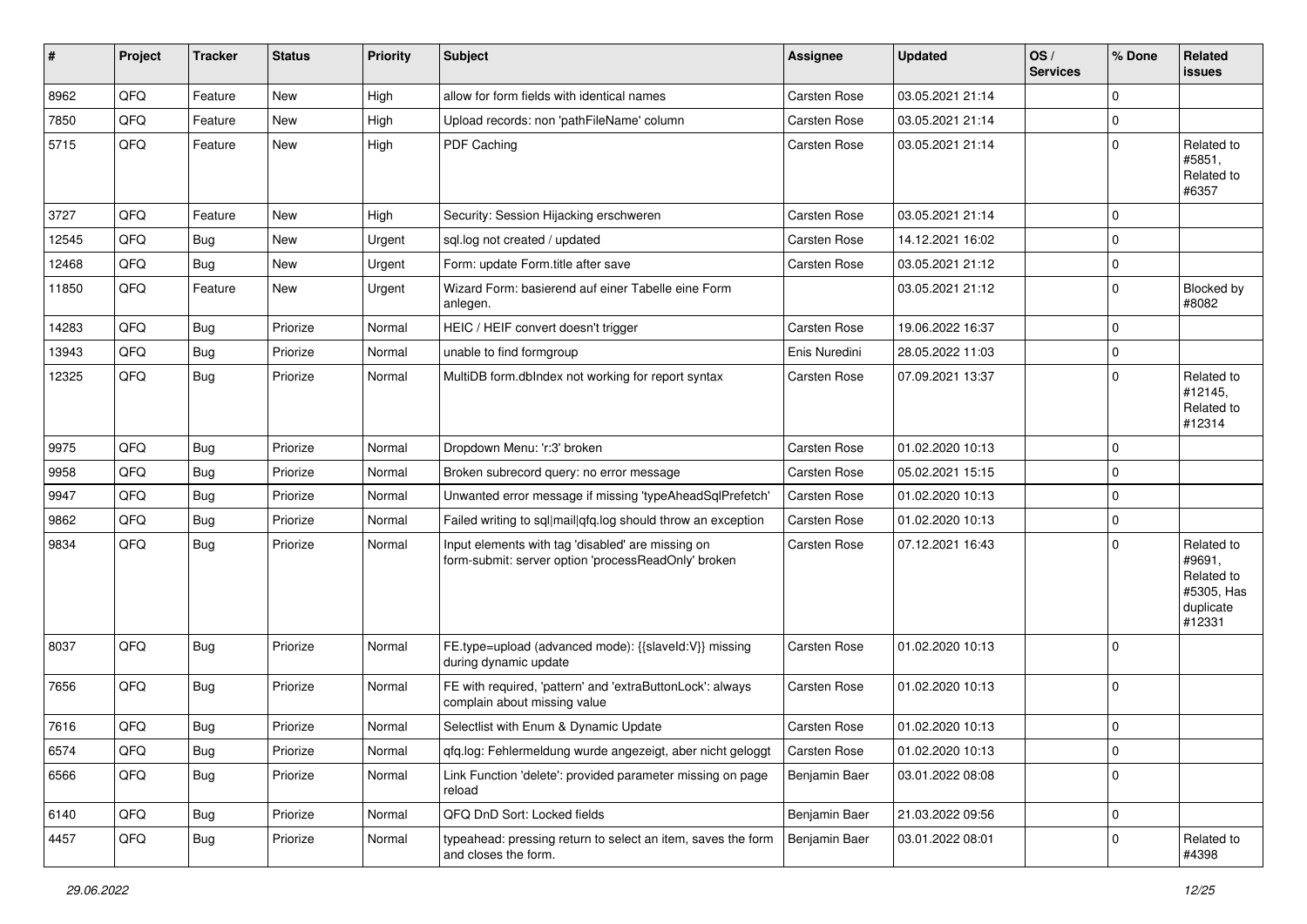| $\vert$ # | Project | <b>Tracker</b> | <b>Status</b> | <b>Priority</b> | Subject                                                                                             | Assignee      | <b>Updated</b>   | OS/<br><b>Services</b> | % Done      | Related<br><b>issues</b>                                               |
|-----------|---------|----------------|---------------|-----------------|-----------------------------------------------------------------------------------------------------|---------------|------------------|------------------------|-------------|------------------------------------------------------------------------|
| 3782      | QFQ     | Bug            | Priorize      | Normal          | Bei fehlerhafter Eingabe (z.B. Datum) sollte das erwartete<br>Format angezeigt werden               | Carsten Rose  | 01.02.2020 10:13 |                        | 0           |                                                                        |
| 2665      | QFQ     | Bug            | Priorize      | Normal          | Dynamic Update funktioniert nicht, wenn beim<br>entsprechenden FormElement eine size angegeben ist. | Benjamin Baer | 03.01.2022 08:12 |                        | 30          |                                                                        |
| 14371     | QFQ     | Feature        | Priorize      | Normal          | LDAP via REPORT                                                                                     | Carsten Rose  | 19.06.2022 16:37 |                        | $\mathbf 0$ |                                                                        |
| 14290     | QFQ     | Feature        | Priorize      | Normal          | FormEditor: Show Table Definition                                                                   | Carsten Rose  | 19.06.2022 16:37 |                        | $\mathbf 0$ |                                                                        |
| 13900     | QFQ     | Feature        | Priorize      | Normal          | Selenium: Check das Cookie/PDF funktioniert                                                         | Enis Nuredini | 25.03.2022 12:45 |                        | $\mathbf 0$ |                                                                        |
| 12504     | QFQ     | Feature        | Priorize      | Normal          | sql.log: report fe.id                                                                               | Carsten Rose  | 05.05.2021 22:09 |                        | 0           |                                                                        |
| 12503     | QFQ     | Feature        | Priorize      | Normal          | Detect dangerous UPDATE statement with missing WHERE                                                | Carsten Rose  | 05.05.2021 22:09 |                        | $\mathbf 0$ |                                                                        |
| 12452     | QFQ     | Feature        | Priorize      | Normal          | BaseURL: alsways with '/' at the end                                                                | Carsten Rose  | 19.06.2022 13:45 |                        | $\mathbf 0$ | Related to<br>#10782                                                   |
| 11320     | QFQ     | Feature        | Priorize      | Normal          | Typo3 Version 10 support                                                                            | Carsten Rose  | 05.05.2021 22:09 |                        | $\mathbf 0$ |                                                                        |
| 10569     | QFQ     | Feature        | Priorize      | Normal          | link blank more safe                                                                                | Enis Nuredini | 25.03.2022 12:44 |                        | $\mathbf 0$ |                                                                        |
| 10015     | QFQ     | Feature        | Priorize      | Normal          | Monospace in Textarea                                                                               | Carsten Rose  | 03.02.2020 13:40 |                        | $\pmb{0}$   |                                                                        |
| 10012     | QFQ     | Feature        | Priorize      | Normal          | redirectAllMailTo: {{beEmail:T}}                                                                    | Carsten Rose  | 08.05.2021 09:54 |                        | $\mathbf 0$ | Related to<br>#12412,<br>Related to<br>#12413,<br>Related to<br>#10011 |
| 10011     | QFQ     | Feature        | Priorize      | Normal          | Offer new STORE_TYPO3 Variable 'beUser', 'beEmail'                                                  | Carsten Rose  | 08.05.2021 09:51 |                        | $\mathbf 0$ | Related to<br>#10012,<br>Related to<br>#12511                          |
| 10005     | QFQ     | Feature        | Priorize      | Normal          | Report / special column name:  AS _calendar                                                         | Carsten Rose  | 03.06.2020 17:28 |                        | $\mathbf 0$ |                                                                        |
| 10003     | QFQ     | Feature        | Priorize      | Normal          | fieldset: stronger visualize group                                                                  | Benjamin Baer | 12.02.2020 08:13 |                        | $\mathbf 0$ |                                                                        |
| 9968      | QFQ     | Feature        | Priorize      | Normal          | Tooltip in Links for Developer                                                                      | Carsten Rose  | 01.02.2020 23:17 |                        | $\mathbf 0$ |                                                                        |
| 9928      | QFQ     | Feature        | Priorize      | Normal          | SpecialColumnName: a) Deprecated: ' AS "_+tag " ', b)<br>New: ' AS "_ <tag1><tag2>" '</tag2></tag1> | Carsten Rose  | 01.02.2020 23:17 |                        | $\mathbf 0$ | Related to<br>#9929                                                    |
| 9900      | QFQ     | Feature        | Priorize      | Normal          | Generic API Call: tt-content record >> JSON                                                         | Carsten Rose  | 01.02.2020 10:13 |                        | $\mathbf 0$ |                                                                        |
| 9668      | QFQ     | Feature        | Priorize      | Normal          | Form.mode: rename 'hidden' to 'hide'                                                                | Carsten Rose  | 05.05.2021 22:14 |                        | $\mathbf 0$ | Related to<br>#6437                                                    |
| 9394      | QFQ     | Feature        | Priorize      | Normal          | REST: allow for non numerical ids in get requests                                                   | Carsten Rose  | 05.05.2021 22:10 |                        | $\mathbf 0$ |                                                                        |
| 9346      | QFQ     | Feature        | Priorize      | Normal          | beforeSave: check if an upload is given                                                             | Carsten Rose  | 11.06.2021 21:18 |                        | $\mathbf 0$ |                                                                        |
| 9135      | QFQ     | Feature        | Priorize      | Normal          | Progress Bar generic / replace old hourglass download<br>popup                                      | Benjamin Baer | 03.01.2022 07:43 |                        | $\mathbf 0$ |                                                                        |
| 8963      | QFQ     | Feature        | Priorize      | Normal          | Setting values in a store: flexible way                                                             | Carsten Rose  | 05.05.2021 22:10 |                        | $\mathbf 0$ | Related to<br>#8975                                                    |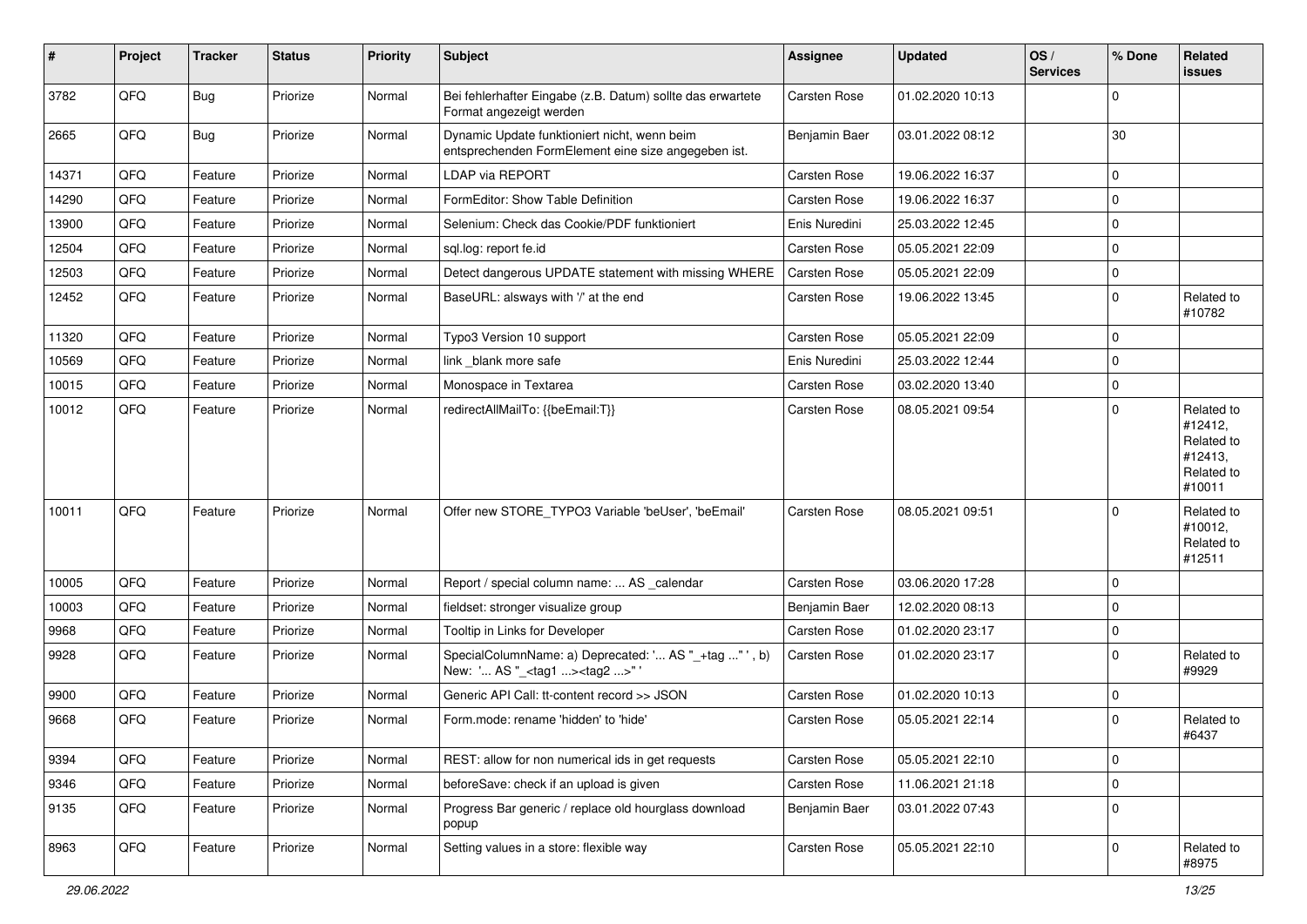| $\sharp$ | Project | <b>Tracker</b> | <b>Status</b> | <b>Priority</b> | Subject                                                                   | <b>Assignee</b> | <b>Updated</b>   | OS/<br><b>Services</b> | % Done      | Related<br><b>issues</b>                        |
|----------|---------|----------------|---------------|-----------------|---------------------------------------------------------------------------|-----------------|------------------|------------------------|-------------|-------------------------------------------------|
| 8585     | QFQ     | Feature        | Priorize      | Normal          | Enhance Error message for 'unknown form'                                  | Carsten Rose    | 01.02.2020 10:13 |                        | $\mathbf 0$ |                                                 |
| 8584     | QFQ     | Feature        | Priorize      | Normal          | FE 'Action' - never assign to Container (except Template<br>Group)        | Carsten Rose    | 01.02.2020 10:13 |                        | $\mathbf 0$ |                                                 |
| 8277     | QFQ     | Feature        | Priorize      | Normal          | fe.parameter.default=                                                     | Carsten Rose    | 01.02.2020 23:17 |                        | $\mathbf 0$ | Related to<br>#8113                             |
| 8044     | QFQ     | Feature        | Priorize      | Normal          | Transaction: a) Form, b) Report                                           | Carsten Rose    | 05.05.2021 22:14 |                        | $\mathbf 0$ | Related to<br>#8043                             |
| 8034     | QFQ     | Feature        | Priorize      | Normal          | FormElement 'data': 22.22.2222 should not be accepted                     | Carsten Rose    | 01.02.2020 10:13 |                        | $\mathbf 0$ |                                                 |
| 7965     | QFQ     | Feature        | Priorize      | Normal          | Input type 'text' with visual format - currency                           | Benjamin Baer   | 03.01.2022 07:45 |                        | $\mathbf 0$ |                                                 |
| 7730     | QFQ     | Feature        | Priorize      | Normal          | SELECT Box: title in between                                              | Benjamin Baer   | 01.02.2020 23:22 |                        | $\mathbf 0$ |                                                 |
| 7630     | QFQ     | Feature        | Priorize      | Normal          | detailed error message for simple upload                                  | Carsten Rose    | 01.02.2020 10:13 |                        | $\mathbf 0$ |                                                 |
| 7522     | QFQ     | Feature        | Priorize      | Normal          | Inserting default index.html to folder (Avoid Apache<br>Indexing)         | Carsten Rose    | 01.02.2020 10:13 |                        | $\mathbf 0$ |                                                 |
| 7290     | QFQ     | Feature        | Priorize      | Normal          | FormEditor: title as textarea if LEN(title)>60                            | Carsten Rose    | 01.02.2020 10:13 |                        | $\mathbf 0$ | Blocked by<br>#7682                             |
| 7217     | QFQ     | Feature        | Priorize      | Normal          | Download: notice User if `_sip=?` is missing                              | Carsten Rose    | 01.02.2020 10:13 |                        | $\mathbf 0$ |                                                 |
| 6998     | QFQ     | Feature        | Priorize      | Normal          | Form: with debug=on show column information as tooltip of<br>column label | Carsten Rose    | 01.02.2020 10:13 |                        | $\mathbf 0$ |                                                 |
| 6870     | QFQ     | Feature        | Priorize      | Normal          | Click on '_link' triggers an API call                                     | Benjamin Baer   | 03.01.2022 08:25 |                        | $\mathbf 0$ |                                                 |
| 6801     | QFQ     | Feature        | Priorize      | Normal          | Fabric: Maximize / Fulllscreen                                            | Benjamin Baer   | 21.03.2022 09:56 |                        | $\mathbf 0$ |                                                 |
| 6224     | QFQ     | Feature        | Priorize      | Normal          | Dynamic update: fade in/out fields                                        | Benjamin Baer   | 21.03.2022 09:50 |                        | $\mathbf 0$ |                                                 |
| 5942     | QFQ     | Feature        | Priorize      | Normal          | 'L' and 'type': append to links, generate via '_link' by using 'u:'       | Carsten Rose    | 01.02.2020 10:13 |                        | $\mathbf 0$ |                                                 |
| 5562     | QFQ     | Feature        | Priorize      | Normal          | Drag'n'Drop fuer Uploads                                                  | Benjamin Baer   | 21.03.2022 09:52 |                        | $\mathbf 0$ | Related to<br>#9706                             |
| 5366     | QFQ     | Feature        | Priorize      | Normal          | Saving with keyboard shortcuts                                            | Benjamin Baer   | 21.03.2022 09:47 |                        | $\mathbf 0$ |                                                 |
| 3867     | QFQ     | Feature        | Priorize      | Normal          | Readonly Formular: Template Groups add/delete<br>ausbeldnen               | Carsten Rose    | 05.05.2021 22:12 |                        | $\mathbf 0$ |                                                 |
| 9121     | QFQ     | <b>Bug</b>     | Priorize      | High            | sip links have r and __dbIndexData set                                    | Carsten Rose    | 12.06.2021 10:41 |                        | $\mathbf 0$ |                                                 |
| 6116     | QFQ     | Bug            | Priorize      | High            | value of checkbox not saved                                               | Carsten Rose    | 07.12.2021 17:19 |                        | $\mathbf 0$ |                                                 |
| 8204     | QFQ     | Feature        | Priorize      | High            | Position 'required mark'                                                  | Carsten Rose    | 16.06.2021 13:44 |                        | 0           |                                                 |
| 8082     | QFQ     | Feature        | Priorize      | High            | Contact form without saving record                                        | Carsten Rose    | 07.12.2021 15:20 |                        | $\mathbf 0$ | Related to<br>#8587,<br><b>Blocks</b><br>#11850 |
| 9534     | QFQ     | <b>Bug</b>     | Priorize      | Urgent          | FE.type=upload: 'Unknown Mode: ID"                                        | Carsten Rose    | 03.05.2021 21:14 |                        | $\mathbf 0$ | Related to<br>#9532                             |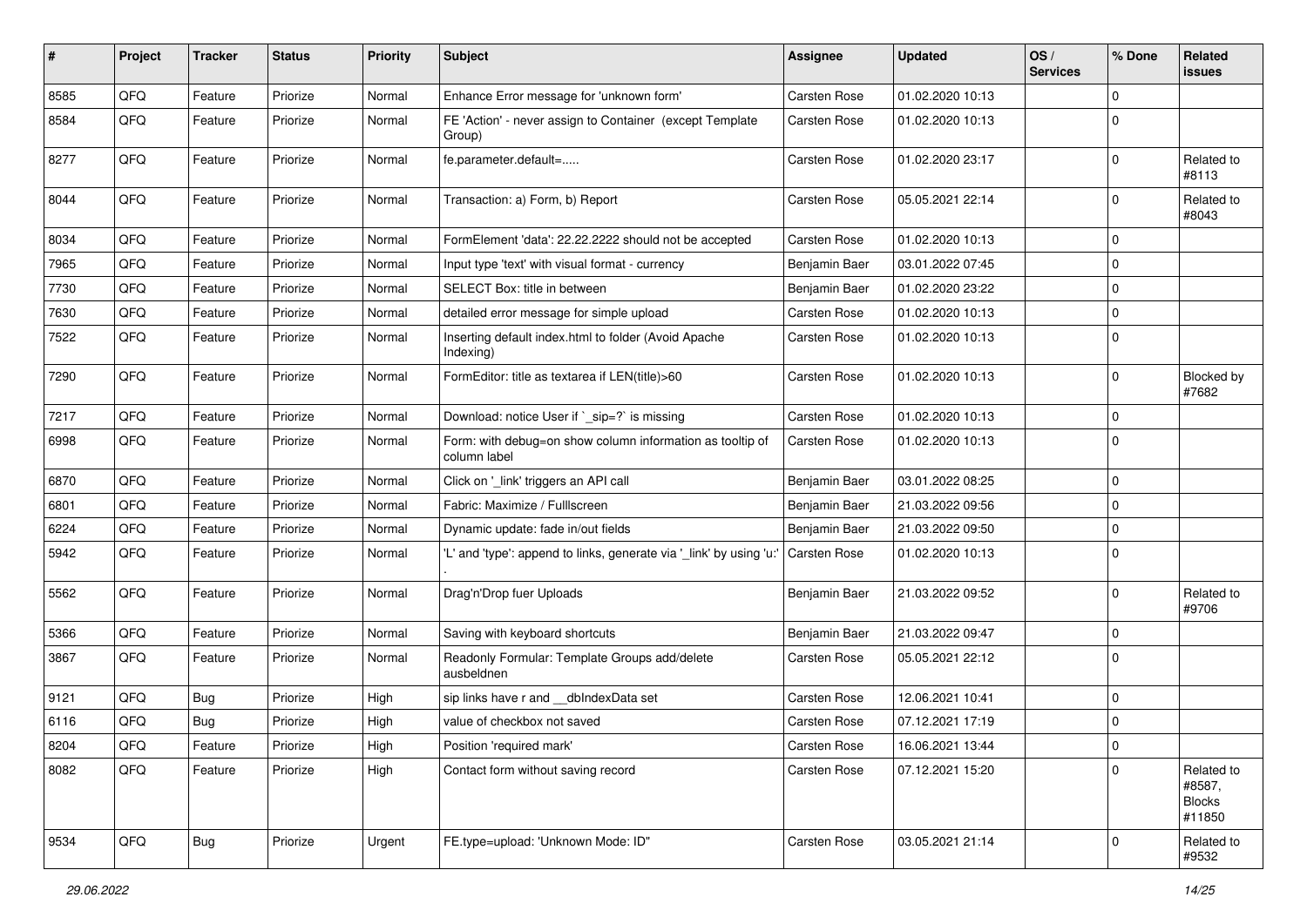| $\vert$ # | Project | <b>Tracker</b> | <b>Status</b> | <b>Priority</b> | <b>Subject</b>                                                                          | <b>Assignee</b> | <b>Updated</b>   | OS/<br><b>Services</b> | % Done              | Related<br>issues                                                                                                                                                     |
|-----------|---------|----------------|---------------|-----------------|-----------------------------------------------------------------------------------------|-----------------|------------------|------------------------|---------------------|-----------------------------------------------------------------------------------------------------------------------------------------------------------------------|
| 9173      | QFQ     | Bug            | Priorize      | Urgent          | Stale Record Lock: Firefox                                                              | Carsten Rose    | 03.05.2021 21:14 |                        | $\mathbf{0}$        | Related to<br>#9789                                                                                                                                                   |
| 14303     | QFQ     | Bug            | ToDo          | Normal          | datetime broken with picker                                                             | Enis Nuredini   | 17.06.2022 09:02 |                        | $\mathsf{O}\xspace$ | Related to<br>#12630                                                                                                                                                  |
| 13899     | QFQ     | <b>Bug</b>     | ToDo          | Normal          | Selenium: zum laufen bringen                                                            | Enis Nuredini   | 25.03.2022 10:24 |                        | $\mathbf{0}$        |                                                                                                                                                                       |
| 14320     | QFQ     | Feature        | ToDo          | Normal          | Allow specific HTML Tags and Attributes: general, TinyMCE                               | Enis Nuredini   | 17.06.2022 10:44 |                        | $\mathbf 0$         | Related to<br>#12664,<br>Related to<br>#12039,<br>Related to<br>#11702,<br>Related to<br>#7239,<br>Related to<br>#3708,<br>Related to<br>#3646,<br>Related to<br>#880 |
| 12262     | QFQ     | Feature        | ToDo          | Normal          | Form buttons on top: more customable                                                    | Enis Nuredini   | 17.06.2022 10:44 |                        | $\Omega$            | Related to<br>#13945, Has<br>duplicate<br>#4046, Has<br>duplicate<br>#10080                                                                                           |
| 12463     | QFQ     | Bug            | ToDo          | High            | QFQ Function: 'function' and 'sql' on same level - output of<br>sql is shown two times. | Carsten Rose    | 15.12.2021 16:31 |                        | $\mathsf{O}\xspace$ |                                                                                                                                                                       |
| 12395     | QFQ     | Bug            | ToDo          | High            | QFQ Function: Result two times shown                                                    | Carsten Rose    | 18.02.2022 08:59 |                        | $\mathsf 0$         |                                                                                                                                                                       |
| 7602      | QFQ     | Feature        | ToDo          | High            | Multi Select: with checkboxes                                                           | Benjamin Baer   | 22.03.2022 09:07 |                        | $\mathbf 0$         |                                                                                                                                                                       |
| 14323     | QFQ     | Bug            | In Progress   | Normal          | Report: render=both single - no impact                                                  | Carsten Rose    | 19.06.2022 18:31 |                        | $\pmb{0}$           |                                                                                                                                                                       |
| 14175     | QFQ     | <b>Bug</b>     | In Progress   | Normal          | Opening a form with no QFQ Session cookie fails                                         | Carsten Rose    | 03.06.2022 10:40 |                        | $\pmb{0}$           |                                                                                                                                                                       |
| 11517     | QFQ     | Bug            | In Progress   | Normal          | extraButtonInfo Broken for multiple FormElements                                        | Carsten Rose    | 12.05.2022 13:12 |                        | $\pmb{0}$           | Related to<br>#7890,<br>Related to<br>#3811, Has<br>duplicate<br>#10905, Has<br>duplicate<br>#10553, Has<br>duplicate<br>#6779                                        |
| 10661     | QFQ     | Bug            | In Progress   | Normal          | Typo3 Warnungen                                                                         | Carsten Rose    | 07.09.2021 13:23 |                        | $\mathbf 0$         | Related to<br>#12440                                                                                                                                                  |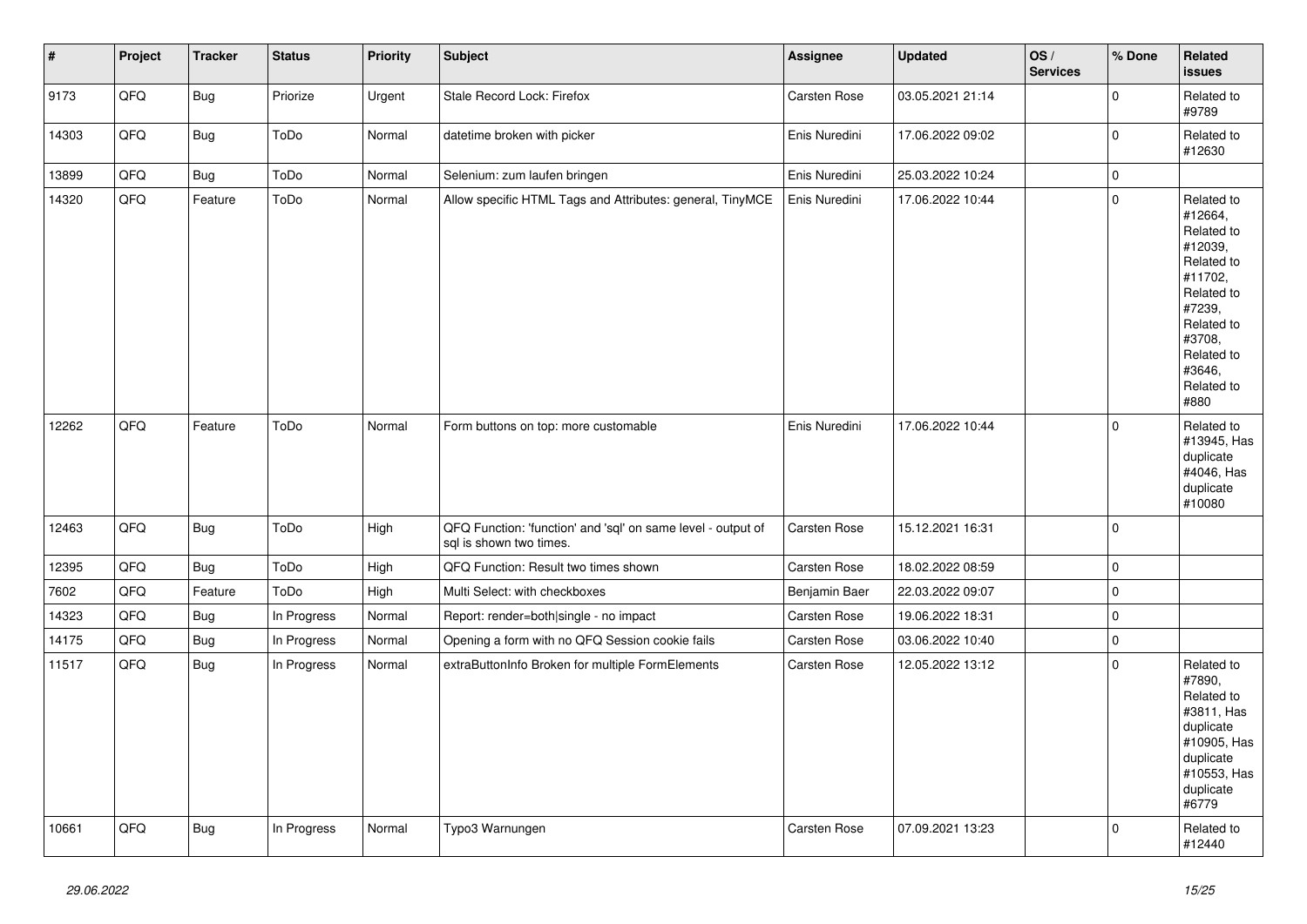| $\vert$ # | Project | <b>Tracker</b> | <b>Status</b>              | <b>Priority</b> | <b>Subject</b>                                                      | <b>Assignee</b> | <b>Updated</b>   | OS/<br><b>Services</b> | % Done              | <b>Related</b><br>issues                                               |
|-----------|---------|----------------|----------------------------|-----------------|---------------------------------------------------------------------|-----------------|------------------|------------------------|---------------------|------------------------------------------------------------------------|
| 9691      | QFQ     | <b>Bug</b>     | In Progress                | Normal          | Checkbox: dynamic update > readonly                                 | Carsten Rose    | 01.02.2020 23:22 |                        | 50                  | Related to<br>#9834                                                    |
| 13330     | QFQ     | Feature        | In Progress                | Normal          | Multi Form: Upload                                                  | Carsten Rose    | 07.11.2021 12:40 |                        | 50                  | Related to<br>#9706                                                    |
| 12630     | QFQ     | Feature        | In Progress                | Normal          | Input: date[time]: min / max values                                 | Enis Nuredini   | 20.06.2022 18:31 |                        | $\mathbf 0$         | Related to<br>#10096,<br>Related to<br>#14302,<br>Related to<br>#14303 |
| 12440     | QFQ     | Feature        | In Progress                | Normal          | Typo3 V10 upgrade (durchfuehren und testen)                         | Carsten Rose    | 21.03.2022 09:53 |                        | 50                  | Related to<br>#12357,<br>Related to<br>#12067,<br>Related to<br>#10661 |
| 12439     | QFQ     | Feature        | In Progress                | Normal          | TinyMCE Paste from Word & Character Count/Limit                     | Carsten Rose    | 05.05.2021 22:15 |                        | 0                   |                                                                        |
| 11980     | QFQ     | Feature        | In Progress                | Normal          | protected verzeichnis MUSS geschützt werden                         | Carsten Rose    | 07.09.2021 13:30 |                        | $\pmb{0}$           |                                                                        |
| 11076     | QFQ     | Feature        | In Progress                | Normal          | SELECT  AS _websocket                                               | Carsten Rose    | 30.08.2020 17:49 |                        | $\pmb{0}$           |                                                                        |
| 10793     | QFQ     | Feature        | In Progress                | Normal          | <b>Update NPM Packages</b>                                          | Carsten Rose    | 07.09.2021 13:25 |                        | $30\,$              |                                                                        |
| 10443     | QFQ     | Feature        | In Progress                | Normal          | Konzept_api / _live                                                 | Carsten Rose    | 07.05.2020 09:39 |                        | 0                   |                                                                        |
| 6250      | QFQ     | Feature        | In Progress                | Normal          | Enhance layout: a) Subrecord, b) Subrecord-Title                    | Carsten Rose    | 01.02.2020 23:22 |                        | $\pmb{0}$           | Related to<br>#5391                                                    |
| 5695      | QFQ     | Feature        | In Progress                | Normal          | Multiform                                                           | Carsten Rose    | 02.01.2021 18:38 |                        | 0                   |                                                                        |
| 4194      | QFQ     | Feature        | In Progress                | Normal          | Bootstrap 4 ist jetzt offiziel                                      |                 | 03.05.2021 20:47 |                        | 0                   | Related to<br>#10114                                                   |
| 12508     | QFQ     | <b>Bug</b>     | In Progress                | High            | qfq Form: sendMail                                                  | Karin Niffeler  | 19.03.2022 17:48 |                        | $\pmb{0}$           |                                                                        |
| 9789      | QFQ     | Bug            | In Progress                | High            | Record Lock: release to early on 'leave page'                       | Carsten Rose    | 10.01.2022 09:25 |                        | 100                 | Related to<br>#10081,<br>Related to<br>#9173,<br>Related to<br>#8702   |
| 9517      | QFQ     | Feature        | In Progress                | High            | Input multiple tags with typeahead                                  | Carsten Rose    | 03.05.2021 21:14 |                        | 40                  | Related to<br>#10150                                                   |
| 13566     | QFQ     | Feature        | Ready to sync<br>(develop) | Normal          | Delete config-example.qfq.php file                                  | Carsten Rose    | 23.12.2021 09:25 |                        | 0                   |                                                                        |
| 13767     | QFQ     | <b>Bug</b>     | Feedback                   | Normal          | date/time-picker: required shows up/down button orange              | Enis Nuredini   | 16.05.2022 23:16 |                        | 0                   |                                                                        |
| 12546     | QFQ     | <b>Bug</b>     | Feedback                   | Normal          | Branch 'Development' - Unit Tests mit dirty workaround<br>angepasst | Carsten Rose    | 19.03.2022 17:48 |                        | $\mathsf{O}\xspace$ |                                                                        |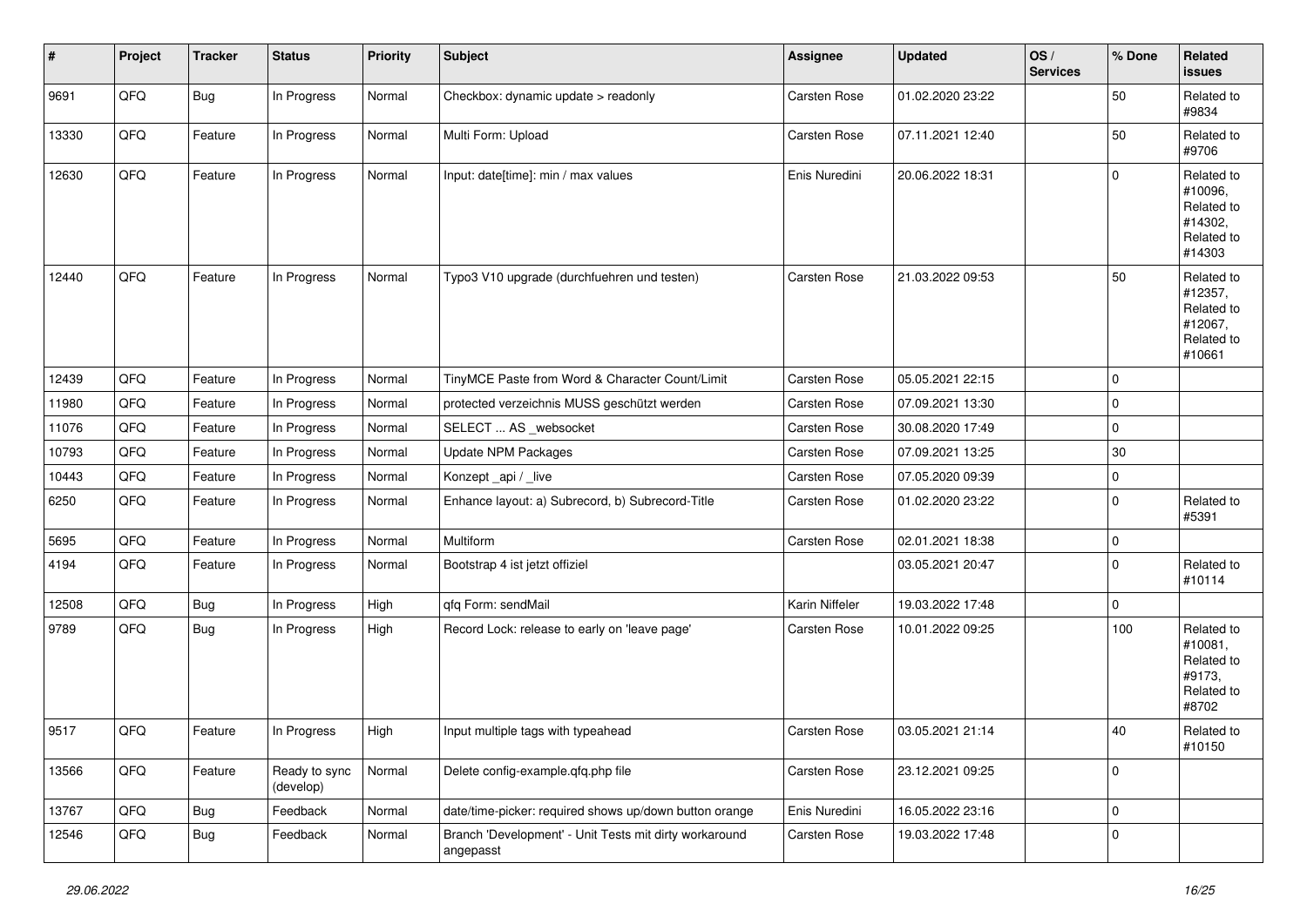| $\vert$ # | Project | <b>Tracker</b> | <b>Status</b>     | <b>Priority</b> | Subject                                                                              | Assignee          | <b>Updated</b>   | OS/<br><b>Services</b> | % Done      | <b>Related</b><br><b>issues</b>             |
|-----------|---------|----------------|-------------------|-----------------|--------------------------------------------------------------------------------------|-------------------|------------------|------------------------|-------------|---------------------------------------------|
| 11347     | QFQ     | <b>Bug</b>     | Feedback          | Normal          | If Bedingungen funktionieren nicht korrekt                                           | Christoph Fuchs   | 21.03.2021 20:37 |                        | $\mathbf 0$ |                                             |
| 9898      | QFQ     | <b>Bug</b>     | Feedback          | Normal          | Formular trotz Timeout gespeichert                                                   | Benjamin Baer     | 01.02.2020 15:56 |                        | $\mathbf 0$ |                                             |
| 9535      | QFQ     | Bug            | Feedback          | Normal          | Report:  AS '_vertical' - column to wide - vertical >> rot45,<br>rot90               | Benjamin Baer     | 01.02.2020 15:56 |                        | $\mathbf 0$ |                                             |
| 8316      | QFQ     | Bug            | Feedback          | Normal          | Documentation/Behaviour for Nested Queries and<br>Record-Store confusing             | Nicola Chiapolini | 20.11.2019 09:14 |                        | $\mathbf 0$ |                                             |
| 13572     | QFQ     | Feature        | Feedback          | Normal          | Form Load: misleading error message on trying to load non<br>existent primary record | Enis Nuredini     | 16.05.2022 23:16 |                        | 100         |                                             |
| 12584     | QFQ     | Feature        | Feedback          | Normal          | T3 v10 migration script: replace alias-patterns (v11)                                | Carsten Rose      | 28.05.2022 11:12 |                        | 100         |                                             |
| 10782     | QFQ     | Feature        | Feedback          | Normal          | Tiny MCE: Image Upload                                                               | Enis Nuredini     | 16.05.2022 23:16 |                        | $\mathbf 0$ | Related to<br>#12452                        |
| 10124     | QFQ     | Feature        | Feedback          | Normal          | qfq AAI-Login                                                                        | Karin Niffeler    | 07.05.2020 09:36 |                        | $\mathbf 0$ |                                             |
| 5894      | QFQ     | Feature        | Feedback          | Normal          | Typeahead in Report: show/hide rows dynamically                                      | Carsten Rose      | 18.02.2022 08:50 |                        | $\mathbf 0$ | Related to<br>#5893,<br>Related to<br>#5885 |
| 11630     | QFQ     | Bug            | Feedback          | High            | Bitte check ob CALL() in 20.11.0 noch so funktioniert wie in<br>20.4.1               | Enis Nuredini     | 28.05.2022 13:45 |                        | $\mathbf 0$ | Related to<br>#11325                        |
| 9548      | QFQ     | Feature        | Feedback          | High            | FormElement: Pattern mismatch - optional report only on<br>focus lost                | Benjamin Baer     | 03.05.2021 21:14 |                        | $\mathbf 0$ |                                             |
| 9052      | QFQ     | Feature        | Feedback          | High            | Report: CodeMirror with SQL Syntax Highlight in FE                                   | Enis Nuredini     | 08.06.2022 10:25 |                        | $\mathbf 0$ |                                             |
| 7456      | QFQ     | Bug            | Some day<br>maybe | Low             | Todos in Code: solve or make ticket                                                  | Carsten Rose      | 16.09.2021 15:10 |                        | $\Omega$    |                                             |
| 3567      | QFQ     | Feature        | Some day<br>maybe | Low             | 'Save', 'Close', 'New' als FormElement                                               |                   | 11.12.2019 16:02 |                        | $\mathbf 0$ |                                             |
| 3537      | QFQ     | Feature        | Some day<br>maybe | Low             | SHOW COLUMNS FROM tableName - Extend '{{!'<br>definition                             | Carsten Rose      | 11.12.2019 16:02 |                        | $\mathbf 0$ |                                             |
| 3273      | QFQ     | Feature        | Some day<br>maybe | Low             | Dirty Flag in Form                                                                   | Carsten Rose      | 11.12.2019 16:02 |                        | $\mathbf 0$ |                                             |
| 9669      | QFQ     | <b>Bug</b>     | Some day<br>maybe | Normal          | Checkbox / Template Group: radio/checkbox visible broken<br>after 'add'              | Carsten Rose      | 16.06.2021 13:47 |                        | $\mathbf 0$ | Related to<br>#8091                         |
| 9281      | QFQ     | <b>Bug</b>     | Some day<br>maybe | Normal          | Allow STRICT_TRANS_TABLES                                                            | Carsten Rose      | 02.01.2021 18:43 |                        | $\mathbf 0$ |                                             |
| 9126      | QFQ     | <b>Bug</b>     | Some day<br>maybe | Normal          | hidden Form elements are present in page source                                      |                   | 02.01.2021 18:41 |                        | $\mathbf 0$ |                                             |
| 9024      | QFQ     | <b>Bug</b>     | Some day<br>maybe | Normal          | QFQ Einarbeitung                                                                     |                   | 01.02.2020 15:56 |                        | $\mathbf 0$ |                                             |
| 9020      | QFQ     | <b>Bug</b>     | Some day<br>maybe | Normal          | radio mit buttonClass und dynamicUpdate lassen sich nicht<br>kombinieren             |                   | 11.12.2019 16:01 |                        | $\mathbf 0$ |                                             |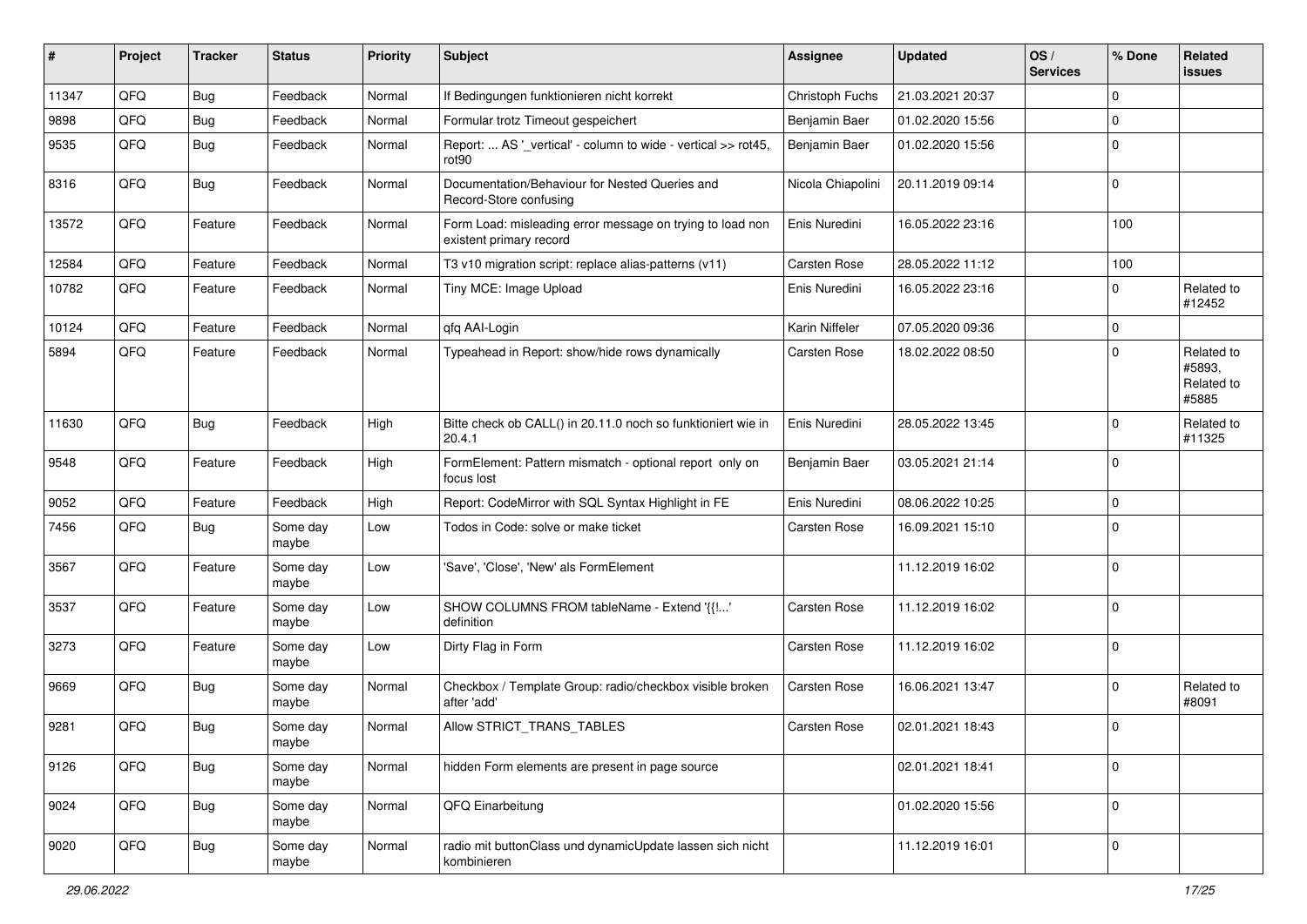| #    | Project | <b>Tracker</b> | <b>Status</b>     | <b>Priority</b> | Subject                                                                                                              | <b>Assignee</b>     | <b>Updated</b>   | OS/<br><b>Services</b> | % Done      | <b>Related</b><br>issues                       |
|------|---------|----------------|-------------------|-----------------|----------------------------------------------------------------------------------------------------------------------|---------------------|------------------|------------------------|-------------|------------------------------------------------|
| 8106 | QFQ     | Bug            | Some day<br>maybe | Normal          | Dynamic Update: Feld kann nicht auf empty zurückgesetzt<br>werden                                                    | Carsten Rose        | 11.12.2019 16:01 |                        | $\mathbf 0$ |                                                |
| 7402 | QFQ     | Bug            | Some day<br>maybe | Normal          | thumbnail cache: outdated picture when permission denied<br>and permission resolved.                                 |                     | 01.02.2020 23:20 |                        | $\mathbf 0$ |                                                |
| 7281 | QFQ     | <b>Bug</b>     | Some day<br>maybe | Normal          | Subrecords: on large screen separator line too short                                                                 |                     | 01.02.2020 23:19 |                        | $\mathbf 0$ |                                                |
| 7101 | QFQ     | Bug            | Some day<br>maybe | Normal          | 'form' in SIP and 'report' - breaks                                                                                  |                     | 01.02.2020 23:20 |                        | $\mathbf 0$ |                                                |
| 5991 | QFQ     | <b>Bug</b>     | Some day<br>maybe | Normal          | URLs with 'I' or long parameter are problematic                                                                      | <b>Carsten Rose</b> | 01.02.2020 23:19 |                        | $\mathbf 0$ |                                                |
| 5877 | QFQ     | Bug            | Some day<br>maybe | Normal          | FE.type=note:bsColumn strange behaviour                                                                              |                     | 01.02.2020 23:19 |                        | $\Omega$    |                                                |
| 5768 | QFQ     | Bug            | Some day<br>maybe | Normal          | '{{pageLanguage:T}}' missing if QFQ is called via api                                                                | Carsten Rose        | 01.02.2020 23:19 |                        | $\mathbf 0$ |                                                |
| 5706 | QFQ     | <b>Bug</b>     | Some day<br>maybe | Normal          | upload: fileDestination needs to be sanatized                                                                        | <b>Carsten Rose</b> | 01.02.2020 23:19 |                        | $\mathbf 0$ |                                                |
| 5557 | QFQ     | Bug            | Some day<br>maybe | Normal          | Form load: STORE_RECORD filled, but should be empty                                                                  | Carsten Rose        | 01.02.2020 23:19 |                        | $\mathbf 0$ |                                                |
| 5021 | QFQ     | <b>Bug</b>     | Some day<br>maybe | Normal          | FE.typ=extra - during save displays error 'datum2' already<br>filled in STORE_SIP - the value is stored nevertheless | <b>Carsten Rose</b> | 01.02.2020 23:19 |                        | $\mathbf 0$ | Related to<br>#3875                            |
| 4771 | QFQ     | Bug            | Some day<br>maybe | Normal          | qfq: select-down-values empty after save (edit-form for<br>program administrators)                                   | <b>Carsten Rose</b> | 01.02.2020 23:20 |                        | $\Omega$    | Related to<br>#4549, Has<br>duplicate<br>#4282 |
| 4659 | QFQ     | Bug            | Some day<br>maybe | Normal          | infoButtonExtra                                                                                                      | <b>Carsten Rose</b> | 01.02.2020 23:20 |                        | $\Omega$    |                                                |
| 4651 | QFQ     | <b>Bug</b>     | Some day<br>maybe | Normal          | "Loading document" Modal wird angezeigt bei uzhcd type=2<br>Ansicht                                                  | Carsten Rose        | 01.02.2020 23:20 |                        | $\mathbf 0$ |                                                |
| 4583 | QFQ     | <b>Bug</b>     | Some day<br>maybe | Normal          | Dynamic Update bei TypeAhead Feldern                                                                                 | Carsten Rose        | 01.02.2020 23:19 |                        | $\mathbf 0$ |                                                |
| 4549 | QFQ     | Bug            | Some day<br>maybe | Normal          | TemplateGroups: FE.type SELECT loose selected value<br>after save                                                    | <b>Carsten Rose</b> | 01.02.2020 23:20 |                        | $\mathbf 0$ | Related to<br>#4548,<br>Related to<br>#4771    |
| 4546 | QFQ     | Bug            | Some day<br>maybe | Normal          | NH: SIP storage is destroyed                                                                                         |                     | 01.02.2020 23:20 |                        | $\mathbf 0$ |                                                |
| 4528 | QFQ     | <b>Bug</b>     | Some day<br>maybe | Normal          | extraButtonLock mit SQLAhead Bug                                                                                     | Carsten Rose        | 01.02.2020 23:19 |                        | $\mathbf 0$ |                                                |
| 4454 | QFQ     | Bug            | Some day<br>maybe | Normal          | Required Elements: multiple elements in a row - whole row<br>marked if only one input is empty.                      | Benjamin Baer       | 01.02.2020 23:20 |                        | $\mathbf 0$ |                                                |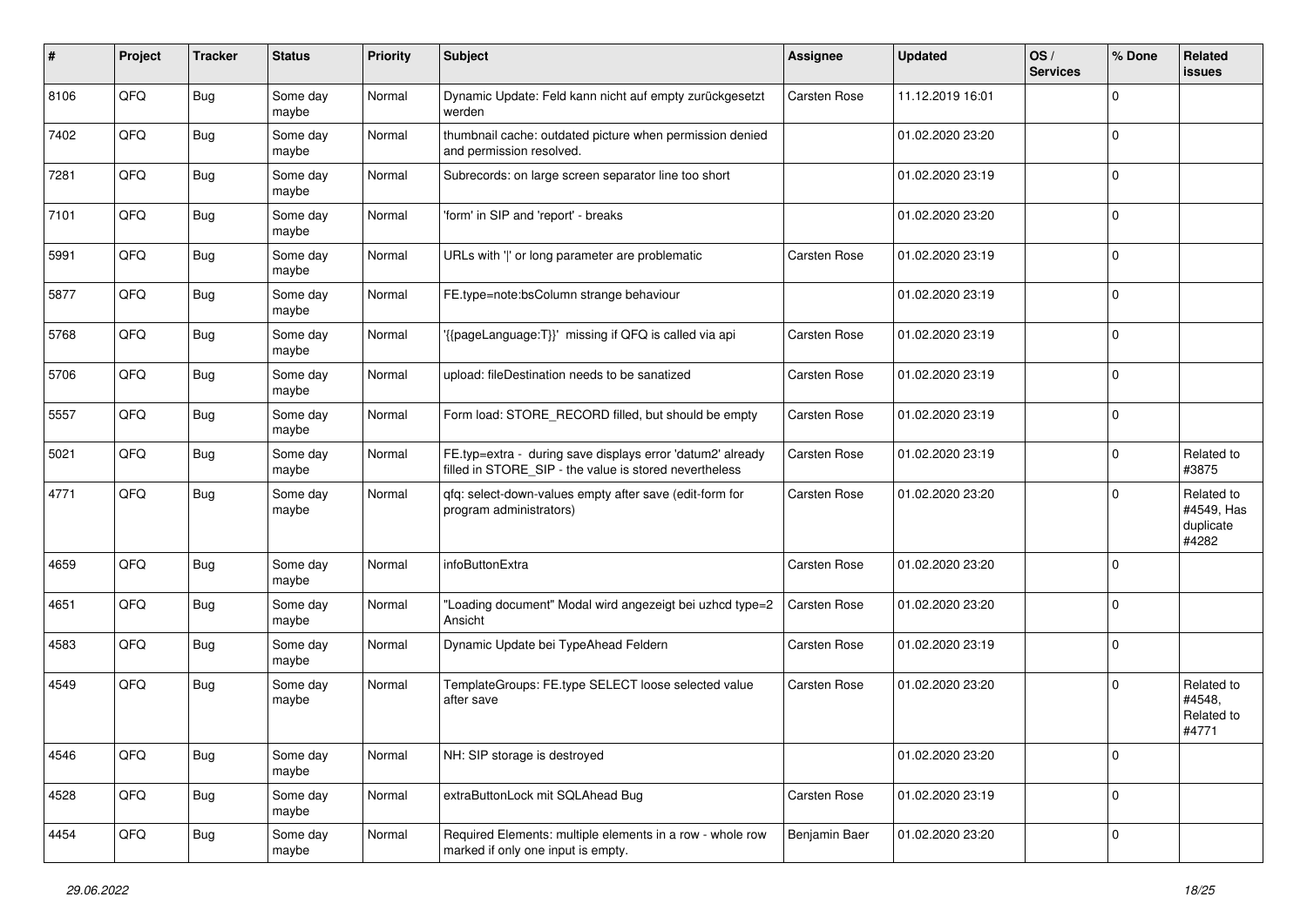| #    | Project | <b>Tracker</b> | <b>Status</b>     | <b>Priority</b> | <b>Subject</b>                                                                                                                                           | <b>Assignee</b> | <b>Updated</b>   | OS/<br><b>Services</b> | % Done      | Related<br><b>issues</b> |
|------|---------|----------------|-------------------|-----------------|----------------------------------------------------------------------------------------------------------------------------------------------------------|-----------------|------------------|------------------------|-------------|--------------------------|
| 4441 | QFQ     | <b>Bug</b>     | Some day<br>maybe | Normal          | \$_SERVER Vars sollten nur aus dem Store genommen<br>werden - Code entsprechend anpassen.                                                                |                 | 11.12.2019 16:02 |                        | $\Omega$    |                          |
| 4398 | QFQ     | <b>Bug</b>     | Some day<br>maybe | Normal          | Typeahead: mouse click in a prefilled input opens a single<br>item dropdown with the current value - click on it seems to<br>set the value, not the key. | Benjamin Baer   | 01.02.2020 23:20 |                        | $\mathbf 0$ | Related to<br>#4457      |
| 4328 | QFQ     | Bug            | Some day<br>maybe | Normal          | Error Message: Show FE name/number on problems in FE                                                                                                     | Carsten Rose    | 01.02.2020 23:20 |                        | $\Omega$    |                          |
| 4293 | QFQ     | <b>Bug</b>     | Some day<br>maybe | Normal          | Download broken if token 'd:' is missing - but no error<br>message                                                                                       | Carsten Rose    | 11.12.2019 16:03 |                        | $\mathbf 0$ | Related to<br>#7514      |
| 4138 | QFQ     | Bug            | Some day<br>maybe | Normal          | style fehlt                                                                                                                                              |                 | 11.12.2019 16:03 |                        | $\mathbf 0$ |                          |
| 4122 | QFQ     | <b>Bug</b>     | Some day<br>maybe | Normal          | file: Render Mode hat keinen Effekt                                                                                                                      |                 | 11.12.2019 16:03 |                        | $\Omega$    |                          |
| 4092 | QFQ     | <b>Bug</b>     | Some day<br>maybe | Normal          | 1) Logging verbessern wann welches FE warum ausgefuehrt<br>wird, 2) Documentation: Best Practice Template Group                                          | Carsten Rose    | 01.02.2020 23:19 |                        | $\Omega$    | Related to<br>#3504      |
| 4008 | QFQ     | <b>Bug</b>     | Some day<br>maybe | Normal          | FormElemen.type=sendmail: wrong 'TO' if 'real<br>name <rea@mail.to>' is used</rea@mail.to>                                                               | Carsten Rose    | 11.12.2019 16:03 |                        | $\Omega$    |                          |
| 3895 | QFQ     | <b>Bug</b>     | Some day<br>maybe | Normal          | typeahead pedantic: on lehrkredit Idap webpass - if only one<br>person is in dropdown, such person can't be selected                                     | Carsten Rose    | 11.12.2019 16:03 |                        | $\Omega$    |                          |
| 3882 | QFQ     | Bug            | Some day<br>maybe | Normal          | templateGroup: disable 'add' if limit is reached - funktioniert<br>nicht wenn bereits records existierten                                                | Carsten Rose    | 11.12.2019 16:03 |                        | $\mathbf 0$ |                          |
| 3811 | QFQ     | Bug            | Some day<br>maybe | Normal          | Dynamic Update: extraButtonInfo - Text aktualisieren                                                                                                     | Carsten Rose    | 11.12.2019 16:03 |                        | $\mathbf 0$ | Related to<br>#11517     |
| 3750 | QFQ     | <b>Bug</b>     | Some day<br>maybe | Normal          | FE in a row: if one violates check, all are red                                                                                                          | Carsten Rose    | 11.12.2019 16:03 |                        | $\Omega$    |                          |
| 3682 | QFQ     | <b>Bug</b>     | Some day<br>maybe | Normal          | Dynamic update: Radio buttons                                                                                                                            | Carsten Rose    | 11.12.2019 16:02 |                        | $\mathbf 0$ |                          |
| 3613 | QFQ     | Bug            | Some day<br>maybe | Normal          | note /note unchecked -> note div (col-md) wird weiterhin<br>gerendert                                                                                    | Elias Villiger  | 01.02.2020 23:19 |                        | 100         |                          |
| 3588 | QFQ     | Bug            | Some day<br>maybe | Normal          | templateGroup: versteckte Elemente werden weiterhin<br>gespeichert.                                                                                      | Carsten Rose    | 11.12.2019 16:02 |                        | $\mathbf 0$ |                          |
| 3349 | QFQ     | Bug            | Some day<br>maybe | Normal          | config.qfq.ini: a) vertraegt keine '=' im Value (z.B. Passwort),<br>b) Values sollten in ticks einschliessbar sein (spaces, )                            | Carsten Rose    | 11.12.2019 16:02 |                        | $\Omega$    |                          |
| 3130 | QFQ     | <b>Bug</b>     | Some day<br>maybe | Normal          | Debug Info's nicht korrekt nach 'New > Save'.                                                                                                            | Carsten Rose    | 11.12.2019 16:03 |                        | $\Omega$    | Related to<br>#3253      |
| 2643 | QFQ     | Bug            | Some day<br>maybe | Normal          | Zend / PHP Webinars anschauen                                                                                                                            | Carsten Rose    | 01.02.2020 15:56 |                        | $\Omega$    |                          |
| 2063 | QFQ     | Bug            | Some day<br>maybe | Normal          | Pills auf 'inaktiv' setzen falls keine Element auf dem Pill<br>sichtbar sind.                                                                            | Benjamin Baer   | 11.12.2019 16:03 |                        | $\Omega$    | Related to<br>#3752      |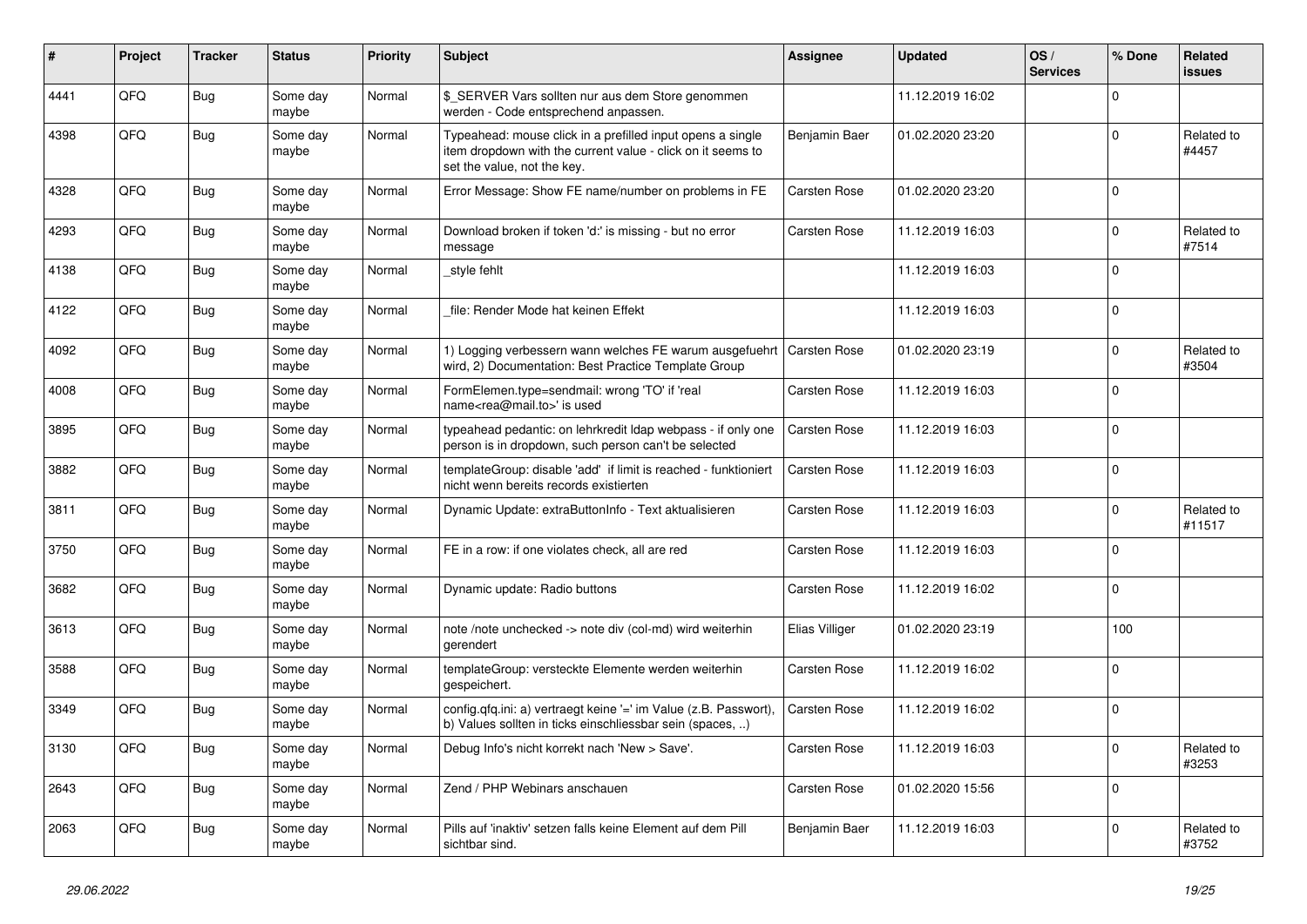| #     | Project | <b>Tracker</b> | <b>Status</b>     | <b>Priority</b> | <b>Subject</b>                                    | <b>Assignee</b> | <b>Updated</b>   | OS/<br><b>Services</b> | % Done      | Related<br>issues                                                     |
|-------|---------|----------------|-------------------|-----------------|---------------------------------------------------|-----------------|------------------|------------------------|-------------|-----------------------------------------------------------------------|
| 13608 | QFQ     | Feature        | Some day<br>maybe | Normal          | Automatic Browser Language Redirect               | Enis Nuredini   | 17.06.2022 08:35 |                        | $\Omega$    |                                                                       |
| 12611 | QFQ     | Feature        | Some day<br>maybe | Normal          | Refactoring: Bootstrap with Lazy Loading          | Carsten Rose    | 08.06.2022 10:37 |                        | $\mathbf 0$ | Related to<br>#12490,<br>Related to<br>#10013,<br>Related to<br>#7732 |
| 12337 | QFQ     | Feature        | Some day<br>maybe | Normal          | Database.php: better caching                      | Carsten Rose    | 16.09.2021 15:10 |                        | $\mathbf 0$ |                                                                       |
| 12315 | QFQ     | Feature        | Some day<br>maybe | Normal          | Form History (Diffs) / Backups                    | Carsten Rose    | 16.09.2021 15:10 |                        | $\mathbf 0$ |                                                                       |
| 11323 | QFQ     | Feature        | Some day<br>maybe | Normal          | Report Frontend Editor Modal + Codemirror         | Carsten Rose    | 16.09.2021 15:10 |                        | $\mathbf 0$ | Related to<br>#11036                                                  |
| 11322 | QFQ     | Feature        | Some day<br>maybe | Normal          | Form Element JSON - (multiline parameter field)   | Carsten Rose    | 16.09.2021 15:10 |                        | $\mathbf 0$ |                                                                       |
| 11217 | QFQ     | Feature        | Some day<br>maybe | Normal          | <b>Extend Script Functionality</b>                | Carsten Rose    | 16.09.2021 15:10 |                        | $\mathbf 0$ |                                                                       |
| 11036 | QFQ     | Feature        | Some day<br>maybe | Normal          | inline report editor permissions                  | Carsten Rose    | 16.09.2021 15:09 |                        | $\mathbf 0$ | Related to<br>#11323                                                  |
| 10745 | QFQ     | Feature        | Some day<br>maybe | Normal          | Tablesorter Excel Export                          | Carsten Rose    | 16.09.2021 15:09 |                        | $\mathbf 0$ |                                                                       |
| 10738 | QFQ     | Feature        | Some day<br>maybe | Normal          | CORS headers for external API requests            |                 | 10.06.2020 14:00 |                        | $\mathbf 0$ |                                                                       |
| 10716 | QFQ     | Feature        | Some day<br>maybe | Normal          | Business Logic mit Externen Skripten              | Carsten Rose    | 16.09.2021 15:10 |                        | $\Omega$    | Related to<br>#10713,<br>Related to<br>#8217                          |
| 10116 | QFQ     | Feature        | Some day<br>maybe | Normal          | TypeAhead: Tag - show inside 'input' element      | Carsten Rose    | 16.09.2021 15:09 |                        | $\Omega$    |                                                                       |
| 10095 | QFQ     | Feature        | Some day<br>maybe | Normal          | Generic Gitlab Integration into QFQ               | Carsten Rose    | 16.09.2021 15:10 |                        | $\mathbf 0$ |                                                                       |
| 10013 | QFQ     | Feature        | Some day<br>maybe | Normal          | FE.typ=editor: CodeMirror                         | Carsten Rose    | 08.06.2022 10:37 |                        | $\mathbf 0$ | Related to<br>#12611,<br>Related to<br>#12490,<br>Related to<br>#7732 |
| 9704  | QFQ     | Feature        | Some day<br>maybe | Normal          | Thumbnails Generieren beim Splitten von PDF Files | Carsten Rose    | 11.12.2019 16:01 |                        | $\mathbf 0$ |                                                                       |
| 9579  | QFQ     | Feature        | Some day<br>maybe | Normal          | Multiform with Process Row                        | Carsten Rose    | 11.12.2019 16:01 |                        | $\mathbf 0$ |                                                                       |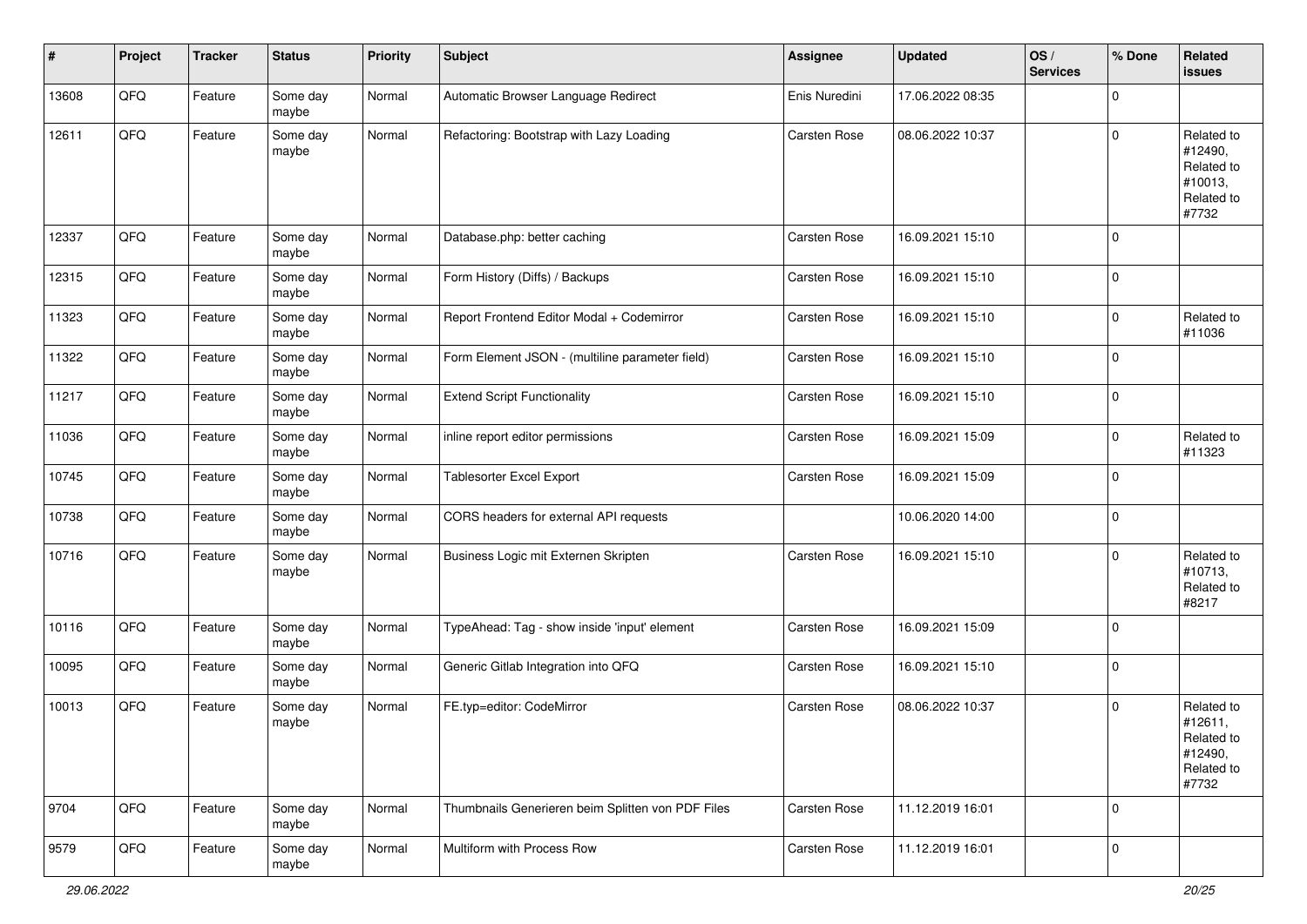| #    | Project | <b>Tracker</b> | <b>Status</b>     | <b>Priority</b> | <b>Subject</b>                                                                                 | Assignee      | <b>Updated</b>   | OS/<br><b>Services</b> | % Done      | <b>Related</b><br>issues                                               |
|------|---------|----------------|-------------------|-----------------|------------------------------------------------------------------------------------------------|---------------|------------------|------------------------|-------------|------------------------------------------------------------------------|
| 9130 | QFQ     | Feature        | Some day<br>maybe | Normal          | tablesorter: Automatic Row numbering / Zeilenummer                                             | Benjamin Baer | 01.02.2020 23:22 |                        | $\mathbf 0$ |                                                                        |
| 8894 | QFQ     | Feature        | Some day<br>maybe | Normal          | Documentation Tags Usable in QFQ Application                                                   | Carsten Rose  | 11.12.2019 16:01 |                        | $\mathbf 0$ |                                                                        |
| 8892 | QFQ     | Feature        | Some day<br>maybe | Normal          | Display and Edit SQL Comments in Form Editor                                                   | Carsten Rose  | 11.12.2019 16:01 |                        | $\mathbf 0$ |                                                                        |
| 8586 | QFQ     | Feature        | Some day<br>maybe | Normal          | QFQ: Enhance Error message for 'record not found'                                              | Carsten Rose  | 16.09.2021 15:10 |                        | $\mathbf 0$ |                                                                        |
| 8522 | QFQ     | Feature        | Some day<br>maybe | Normal          | build QFQ - npm warnings                                                                       | Benjamin Baer | 01.02.2020 23:19 |                        | 50          |                                                                        |
| 8520 | QFQ     | Feature        | Some day<br>maybe | Normal          | Bring QFQ to Composer                                                                          | Carsten Rose  | 16.09.2021 15:10 |                        | $\mathbf 0$ |                                                                        |
| 8101 | QFQ     | Feature        | Some day<br>maybe | Normal          | Password hash: support further hashing methods                                                 | Carsten Rose  | 16.09.2021 15:10 |                        | $\mathbf 0$ |                                                                        |
| 8056 | QFQ     | Feature        | Some day<br>maybe | Normal          | Termin Organisation (Reservation)                                                              |               | 01.02.2020 23:19 |                        | $\mathbf 0$ | Related to<br>#8658                                                    |
| 7921 | QFQ     | Feature        | Some day<br>maybe | Normal          | Rest API Export: URL kuerzer machen                                                            |               | 01.02.2020 23:19 |                        | $\mathbf 0$ |                                                                        |
| 7732 | QFQ     | Feature        | Some day<br>maybe | Normal          | Javascript: Lazy Loading der add on libs                                                       | Benjamin Baer | 08.06.2022 10:38 |                        | $\mathbf 0$ | Related to<br>#12611,<br>Related to<br>#12490,<br>Related to<br>#10013 |
| 7453 | QFQ     | Feature        | Some day<br>maybe | Normal          | import / export forms QFQ                                                                      | Carsten Rose  | 16.09.2021 15:10 |                        | $\mathbf 0$ |                                                                        |
| 7452 | QFQ     | Feature        | Some day<br>maybe | Normal          | automate deployment new QFQ version                                                            | Carsten Rose  | 16.09.2021 15:10 |                        | $\mathbf 0$ |                                                                        |
| 7336 | QFQ     | Feature        | Some day<br>maybe | Normal          | PDF Upload: disallow PDFs with specific Meta information                                       | Carsten Rose  | 11.12.2019 16:01 |                        | $\mathbf 0$ |                                                                        |
| 7278 | QFQ     | Feature        | Some day<br>maybe | Normal          | Form: Wert vordefinieren der immer gesetzt wird                                                |               | 02.05.2021 09:27 |                        | $\mathbf 0$ |                                                                        |
| 7229 | QFQ     | Feature        | Some day<br>maybe | Normal          | New FormElement.type: Button                                                                   |               | 01.02.2021 12:32 |                        | $\mathbf 0$ |                                                                        |
| 7108 | QFQ     | Feature        | Some day<br>maybe | Normal          | QFQ Wrap Elements                                                                              |               | 11.12.2019 16:01 |                        | $\mathbf 0$ |                                                                        |
| 7107 | QFQ     | Feature        | Some day<br>maybe | Normal          | Showcase Registration Tool: Anmeldung / Administration :<br>Liste Anmeldungen / Emaileinaldung | Carsten Rose  | 11.12.2019 16:01 |                        | $\pmb{0}$   |                                                                        |
| 7106 | QFQ     | Feature        | Some day<br>maybe | Normal          | Beispiel Nummerierung von Rows in Report                                                       |               | 11.12.2019 16:01 |                        | $\mathbf 0$ |                                                                        |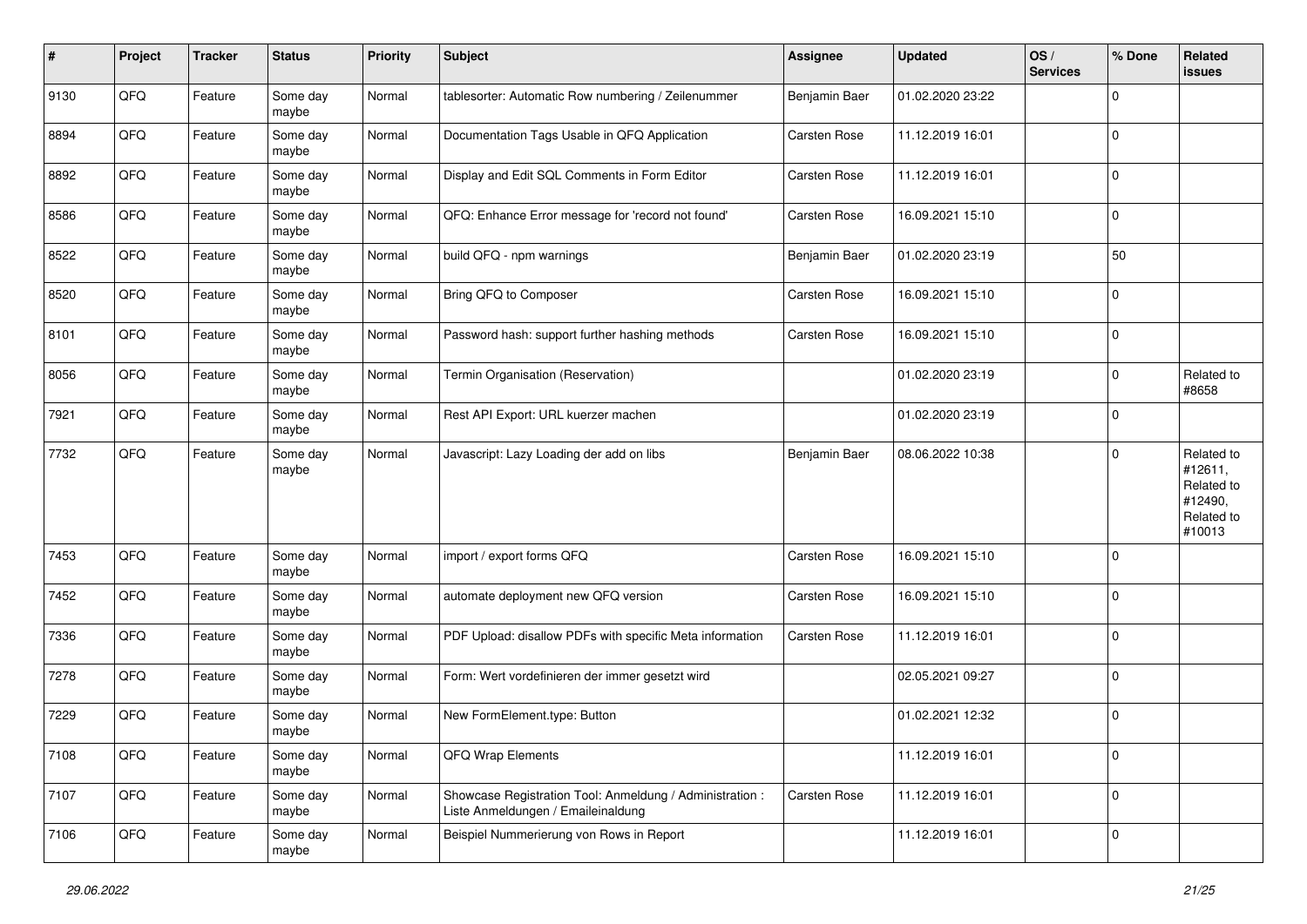| $\pmb{\#}$ | Project | <b>Tracker</b> | <b>Status</b>     | <b>Priority</b> | <b>Subject</b>                                                                   | <b>Assignee</b> | <b>Updated</b>   | OS/<br><b>Services</b> | % Done      | Related<br><b>issues</b> |
|------------|---------|----------------|-------------------|-----------------|----------------------------------------------------------------------------------|-----------------|------------------|------------------------|-------------|--------------------------|
| 7105       | QFQ     | Feature        | Some day<br>maybe | Normal          | Beispiel wie man in einer zweiten Tabelle speichert.                             |                 | 11.12.2019 16:01 |                        | $\Omega$    |                          |
| 7104       | QFQ     | Feature        | Some day<br>maybe | Normal          | Manual: hint about escaping if '\r' appears in mail body                         |                 | 11.12.2019 16:01 |                        | $\Omega$    |                          |
| 7100       | QFQ     | Feature        | Some day<br>maybe | Normal          | Download: log access, max downloads, time limit                                  |                 | 01.02.2020 23:19 |                        | $\Omega$    |                          |
| 6992       | QFQ     | Feature        | Some day<br>maybe | Normal          | DB exception: Syntax Highlight                                                   |                 | 11.12.2019 16:01 |                        | $\Omega$    | Related to<br>#5450      |
| 6972       | QFQ     | Feature        | Some day<br>maybe | Normal          | Fabric Clipboard / cross browser tab                                             | Benjamin Baer   | 01.02.2020 23:21 |                        | $\Omega$    |                          |
| 6970       | QFQ     | Feature        | Some day<br>maybe | Normal          | tablesorter: default fuer 'sortReset' aendern von 'Ctrl' zu 'Alt'                | Benjamin Baer   | 01.02.2020 23:21 |                        | $\Omega$    |                          |
| 6715       | QFQ     | Feature        | Some day<br>maybe | Normal          | Code-Refactoring: dbArray vereinheitlichen                                       | Carsten Rose    | 11.12.2019 16:02 |                        | $\Omega$    |                          |
| 6704       | QFQ     | Feature        | Some day<br>maybe | Normal          | Upload Mode: Bilder in Notizen rechts sollen aktuellen<br>Upload repräsentieren. |                 | 01.02.2020 23:19 |                        | $\Omega$    | Related to<br>#3264      |
| 6515       | QFQ     | Feature        | Some day<br>maybe | Normal          | Formular: Felder dynamisch ein/ausblenden                                        |                 | 11.12.2019 16:02 |                        | $\Omega$    |                          |
| 6299       | QFQ     | Feature        | Some day<br>maybe | Normal          | Attack detection: log table with invalid SIP access                              |                 | 11.12.2019 16:02 |                        | $\mathbf 0$ | Related to<br>#3947      |
| 6288       | QFQ     | Feature        | Some day<br>maybe | Normal          | Best Practice: Erklaeren wie man ein Formular ganz in<br>'weiss' erstellen kann  |                 | 11.12.2019 16:02 |                        | $\Omega$    |                          |
| 6084       | QFQ     | Feature        | Some day<br>maybe | Normal          | New escape type: 'D' - convert date                                              |                 | 01.02.2020 23:19 |                        | $\Omega$    |                          |
| 6083       | QFQ     | Feature        | Some day<br>maybe | Normal          | Dynamic Update: Value Check via SQL                                              |                 | 11.12.2019 16:02 |                        | $\Omega$    |                          |
| 5983       | QFQ     | Feature        | Some day<br>maybe | Normal          | Form Submit (save & update): normalize date/-time FE                             | Carsten Rose    | 01.02.2020 23:19 |                        | $\Omega$    |                          |
| 5923       | QFQ     | Feature        | Some day<br>maybe | Normal          | fillStoreSystemBySqlLate                                                         |                 | 01.02.2020 23:19 |                        | $\Omega$    |                          |
| 5895       | QFQ     | Feature        | Some day<br>maybe | Normal          | Tutorial: List of all QFQ Features                                               |                 | 01.02.2020 23:19 |                        | $\Omega$    |                          |
| 5893       | QFQ     | Feature        | Some day<br>maybe | Normal          | Edit on double-click                                                             |                 | 01.02.2020 23:19 |                        | $\Omega$    | Related to<br>#5894      |
| 5892       | QFQ     | Feature        | Some day<br>maybe | Normal          | QFQ should use T3 API to manipulate FE GROUP<br>membership                       |                 | 01.02.2020 23:20 |                        | $\Omega$    |                          |
| 5852       | QFQ     | Feature        | Some day<br>maybe | Normal          | Logging: mail.log / sql.log - im FE anzeigen und via AJAX<br>aktualisieren       | Carsten Rose    | 01.02.2020 23:19 |                        | $\Omega$    | Related to<br>#5885      |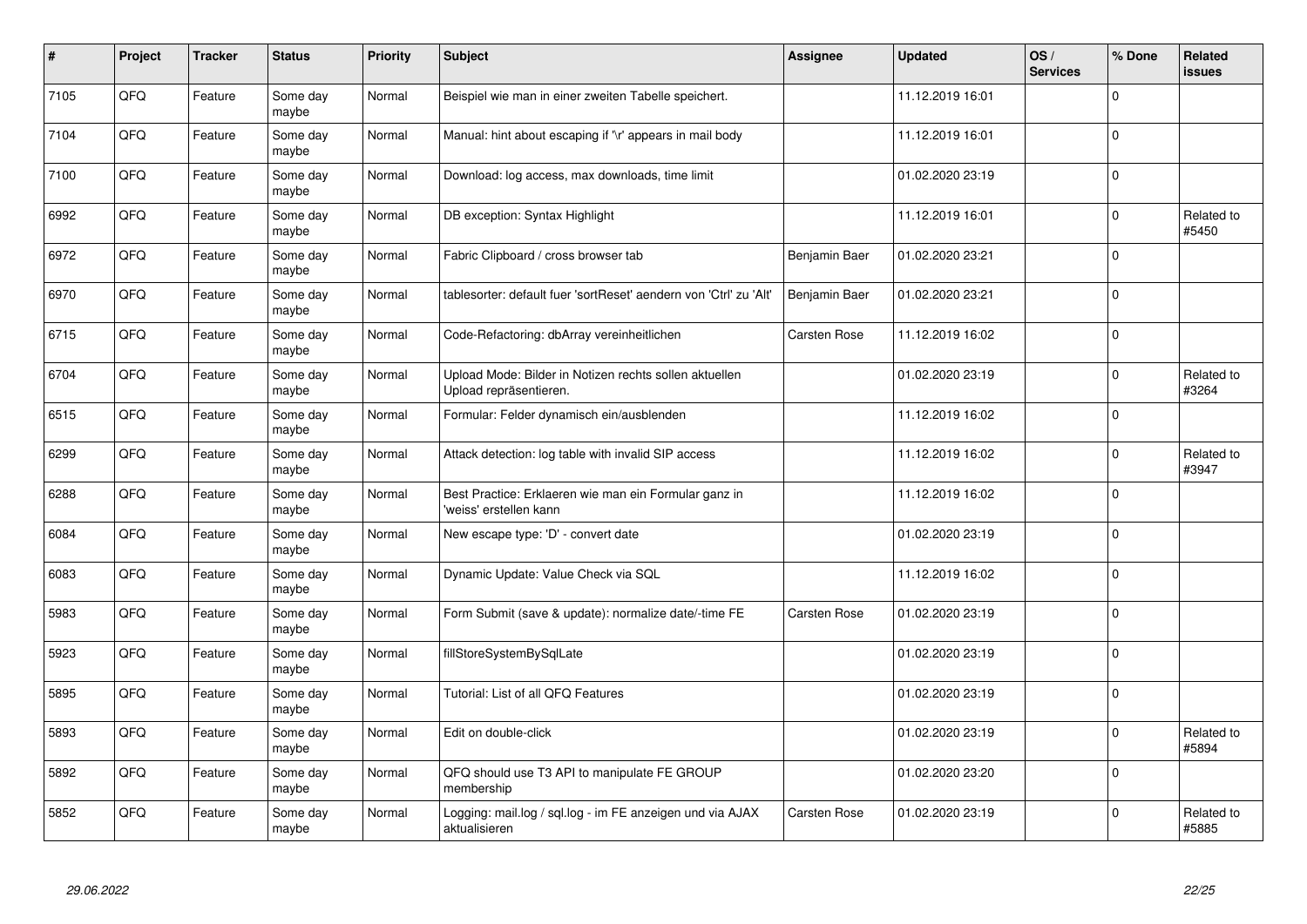| #    | Project | <b>Tracker</b> | <b>Status</b>     | <b>Priority</b> | <b>Subject</b>                                                                    | Assignee      | <b>Updated</b>   | OS/<br><b>Services</b> | % Done      | Related<br><b>issues</b>                    |
|------|---------|----------------|-------------------|-----------------|-----------------------------------------------------------------------------------|---------------|------------------|------------------------|-------------|---------------------------------------------|
| 5851 | QFQ     | Feature        | Some day<br>maybe | Normal          | Queue System implementieren: MQTT, RabbitMQ                                       |               | 01.02.2020 23:20 |                        | $\mathbf 0$ | Related to<br>#5715                         |
| 5850 | QFQ     | Feature        | Some day<br>maybe | Normal          | Deployment: In QFQ Doc best practice fuer zeitgemaesses<br>Deployment beschreiben |               | 01.02.2020 23:20 |                        | $\mathbf 0$ |                                             |
| 5805 | QFQ     | Feature        | Some day<br>maybe | Normal          | TypeAHead SQL value instead of key stored                                         |               | 01.02.2020 23:19 |                        | $\mathbf 0$ | Related to<br>#5444                         |
| 5783 | QFQ     | Feature        | Some day<br>maybe | Normal          | <b>BPMN View/Edit</b>                                                             |               | 11.12.2019 16:02 |                        | $\mathbf 0$ |                                             |
| 5665 | QFQ     | Feature        | Some day<br>maybe | Normal          | Versuch das '{{!' nicht mehr noetig ist.                                          | Carsten Rose  | 01.02.2020 23:20 |                        | $\mathbf 0$ | Related to<br>#7432,<br>Related to<br>#7434 |
| 5579 | QFQ     | Feature        | Some day<br>maybe | Normal          | Enhance Doc / Presentation: variable type 'link column type'                      | Carsten Rose  | 01.02.2020 23:19 |                        | $\mathbf 0$ |                                             |
| 5548 | QFQ     | Feature        | Some day<br>maybe | Normal          | 801 Textfiles/Scriptfiles als Thumbnail                                           | Carsten Rose  | 07.03.2022 16:26 |                        | $\mathbf 0$ |                                             |
| 5480 | QFQ     | Feature        | Some day<br>maybe | Normal          | QFQ: Dokumentation mit Screenshots versehen                                       | Carsten Rose  | 01.02.2020 23:20 |                        | $\mathbf 0$ | Related to<br>#9879                         |
| 5455 | QFQ     | Feature        | Some day<br>maybe | Normal          | Mail Redirects grld abhaengig                                                     |               | 01.02.2020 23:20 |                        | $\mathbf 0$ |                                             |
| 5452 | QFQ     | Feature        | Some day<br>maybe | Normal          | Thumbnails from PDF: bad quality                                                  |               | 01.02.2020 23:20 |                        | $\mathbf 0$ |                                             |
| 5428 | QFQ     | Feature        | Some day<br>maybe | Normal          | secure thumbnail: late render on access.                                          | Carsten Rose  | 01.02.2020 23:20 |                        | $\mathbf 0$ |                                             |
| 5389 | QFQ     | Feature        | Some day<br>maybe | Normal          | QFQ Design: Multline label / note                                                 | Benjamin Baer | 01.02.2020 23:19 |                        | $\mathbf 0$ |                                             |
| 5342 | QFQ     | Feature        | Some day<br>maybe | Normal          | link - with HTML Attributes                                                       |               | 01.02.2020 23:20 |                        | $\mathbf 0$ | Related to<br>#14077                        |
| 5160 | QFQ     | Feature        | Some day<br>maybe | Normal          | QFQ collaborative / together.js, ShareJS, y-js, collaborative,                    |               | 11.12.2019 16:02 |                        | $\mathbf 0$ |                                             |
| 5132 | QFQ     | Feature        | Some day<br>maybe | Normal          | Error Message sendmail missing attachment: more details                           | Carsten Rose  | 01.02.2020 23:19 |                        | $\mathbf 0$ |                                             |
| 5129 | QFQ     | Feature        | Some day<br>maybe | Normal          | Reports: SQL fuer x Achse und y Achse                                             |               | 11.12.2019 16:02 |                        | $\mathbf 0$ |                                             |
| 5024 | QFQ     | Feature        | Some day<br>maybe | Normal          | Fabric: Generate PDF with edits                                                   | Benjamin Baer | 01.02.2020 23:20 |                        | $\mathbf 0$ | Related to<br>#10704                        |
| 4974 | QFQ     | Feature        | Some day<br>maybe | Normal          | Long polling - inform all listening clients of changes                            |               | 11.12.2019 16:02 |                        | $\mathbf 0$ |                                             |
| 4956 | QFQ     | Feature        | Some day<br>maybe | Normal          | Sendmail: Benutzerdefinierte Headers                                              | Carsten Rose  | 11.12.2019 16:02 |                        | $\pmb{0}$   |                                             |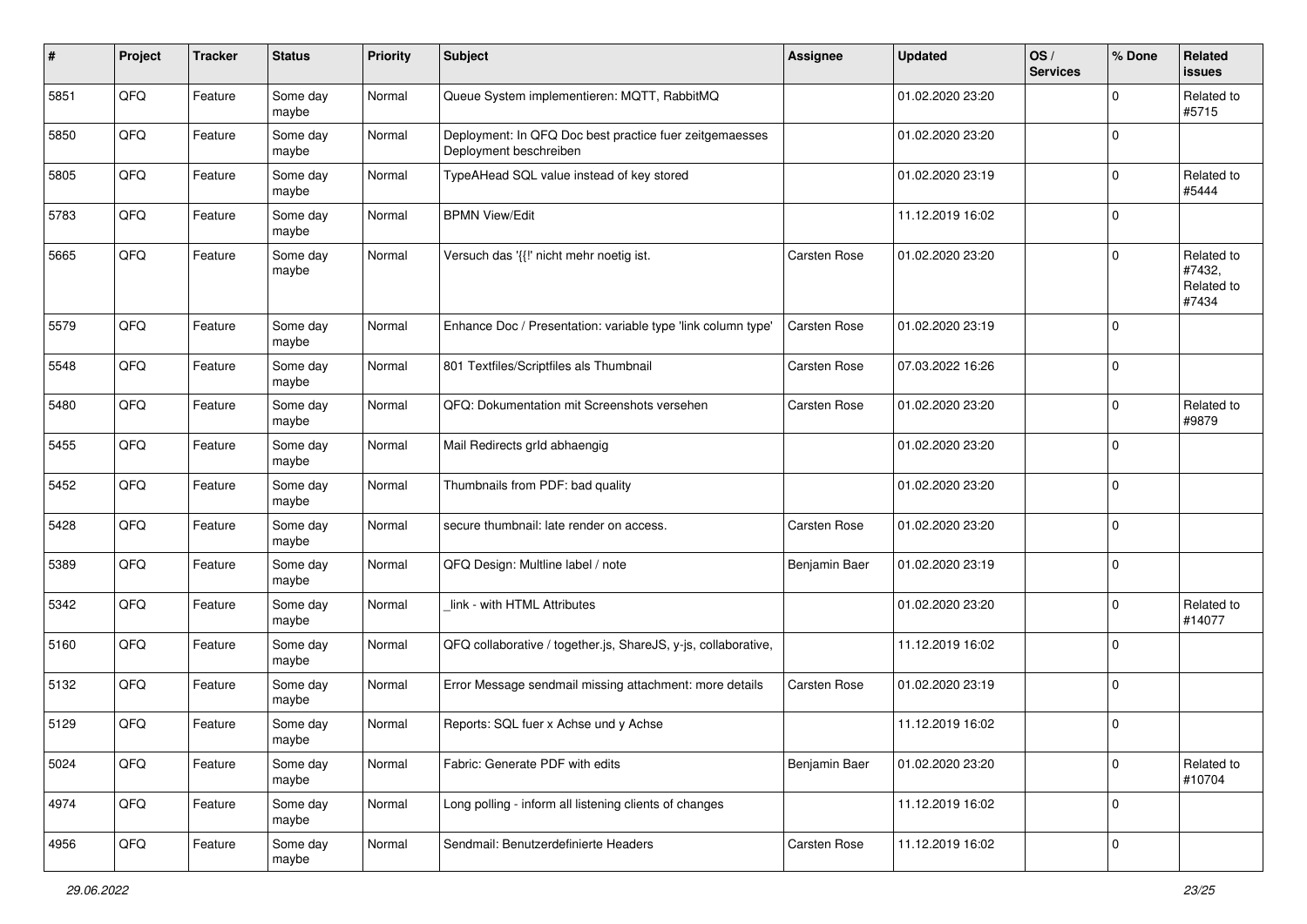| #    | Project | <b>Tracker</b> | <b>Status</b>     | <b>Priority</b> | <b>Subject</b>                                                                                                                                                | Assignee            | <b>Updated</b>   | OS/<br><b>Services</b> | % Done      | <b>Related</b><br><b>issues</b> |
|------|---------|----------------|-------------------|-----------------|---------------------------------------------------------------------------------------------------------------------------------------------------------------|---------------------|------------------|------------------------|-------------|---------------------------------|
| 4872 | QFQ     | Feature        | Some day<br>maybe | Normal          | Fields of Typo3 page available in STORE_TYPO3                                                                                                                 | <b>Carsten Rose</b> | 01.02.2020 23:19 |                        | $\mathbf 0$ |                                 |
| 4869 | QFQ     | Feature        | Some day<br>maybe | Normal          | Dynamic Update (show, hide, readonly?, required?) for<br><b>Template Group Elements</b>                                                                       | Carsten Rose        | 01.02.2020 23:19 |                        | $\mathbf 0$ | Related to<br>#4865             |
| 4839 | QFQ     | Feature        | Some day<br>maybe | Normal          | qfq-handle in <head> Abschnitt</head>                                                                                                                         | Carsten Rose        | 11.12.2019 16:02 |                        | $\Omega$    |                                 |
| 4816 | QFQ     | Feature        | Some day<br>maybe | Normal          | Templates for QFQ Reports (Tables, Radios, )                                                                                                                  |                     | 01.02.2020 23:20 |                        | $\mathbf 0$ |                                 |
| 4757 | QFQ     | Feature        | Some day<br>maybe | Normal          | Test subrecord: download links ok? Links ok?                                                                                                                  | Carsten Rose        | 01.02.2020 23:20 |                        | $\mathbf 0$ |                                 |
| 4719 | QFQ     | Feature        | Some day<br>maybe | Normal          | Custom Message in Client in case of 'Browser tab close,<br>modification will be lost'                                                                         |                     | 01.02.2020 23:20 |                        | $\Omega$    |                                 |
| 4652 | QFQ     | Feature        | Some day<br>maybe | Normal          | UZH CD: Weiterleitung auf benutzerdefinierte 403/404 Seite                                                                                                    | Carsten Rose        | 01.02.2020 23:20 |                        | $\mathbf 0$ |                                 |
| 4650 | QFQ     | Feature        | Some day<br>maybe | Normal          | Convert html to doc/rtf                                                                                                                                       | Carsten Rose        | 01.02.2020 23:20 |                        | $\mathbf 0$ | Related to<br>#10704            |
| 4640 | QFQ     | Feature        | Some day<br>maybe | Normal          | Rename System Forms                                                                                                                                           |                     | 01.02.2020 23:20 |                        | $\Omega$    |                                 |
| 4627 | QFQ     | Feature        | Some day<br>maybe | Normal          | dbupdate: all tables - check 'create', 'modified' if it is possible<br>to change to default 'CURRENT_TIMESTAMP' and modified<br>'ON UPDATE CURRENT TIMESTAMP' |                     | 01.02.2020 23:20 |                        | $\mathbf 0$ |                                 |
| 4626 | QFQ     | Feature        | Some day<br>maybe | Normal          | Mobile View: 'classBody=qfq-form-right' makes no sense                                                                                                        |                     | 01.02.2020 23:20 |                        | $\Omega$    |                                 |
| 4606 | QFQ     | Feature        | Some day<br>maybe | Normal          | link: qualifier to render bootstrap button                                                                                                                    | <b>Carsten Rose</b> | 01.02.2020 23:19 |                        | $\mathbf 0$ |                                 |
| 4551 | QFQ     | Feature        | Some day<br>maybe | Normal          | Set 'pills' via dynamicUpdate to show/hide/disabled                                                                                                           |                     | 01.02.2020 23:20 |                        | $\mathbf 0$ | Related to<br>#3752             |
| 4536 | QFQ     | Feature        | Some day<br>maybe | Normal          | FE upload: problem with delete if mutliple uploads an<br>FE.name="                                                                                            |                     | 01.02.2020 23:20 |                        | $\mathbf 0$ |                                 |
| 4446 | QFQ     | Feature        | Some day<br>maybe | Normal          | New FE get same feldContainerId as last modifed FE                                                                                                            |                     | 01.02.2020 23:20 |                        | $\mathbf 0$ |                                 |
| 4445 | QFQ     | Feature        | Some day<br>maybe | Normal          | template group: Option to simulate fieldset                                                                                                                   |                     | 28.06.2021 14:11 |                        | $\mathbf 0$ |                                 |
| 4444 | QFQ     | Feature        | Some day<br>maybe | Normal          | FE.type=upload: detect mime type                                                                                                                              |                     | 11.12.2019 16:02 |                        | $\Omega$    | Related to<br>#4303             |
| 4443 | QFQ     | Feature        | Some day<br>maybe | Normal          | Form: multiple secondary tables                                                                                                                               |                     | 01.02.2020 23:20 |                        | $\Omega$    |                                 |
| 4442 | QFQ     | Feature        | Some day<br>maybe | Normal          | Special Column Name: link - new symbol G (Glyph) to<br>choose any available symbol                                                                            |                     | 11.12.2019 16:02 |                        | $\mathbf 0$ |                                 |